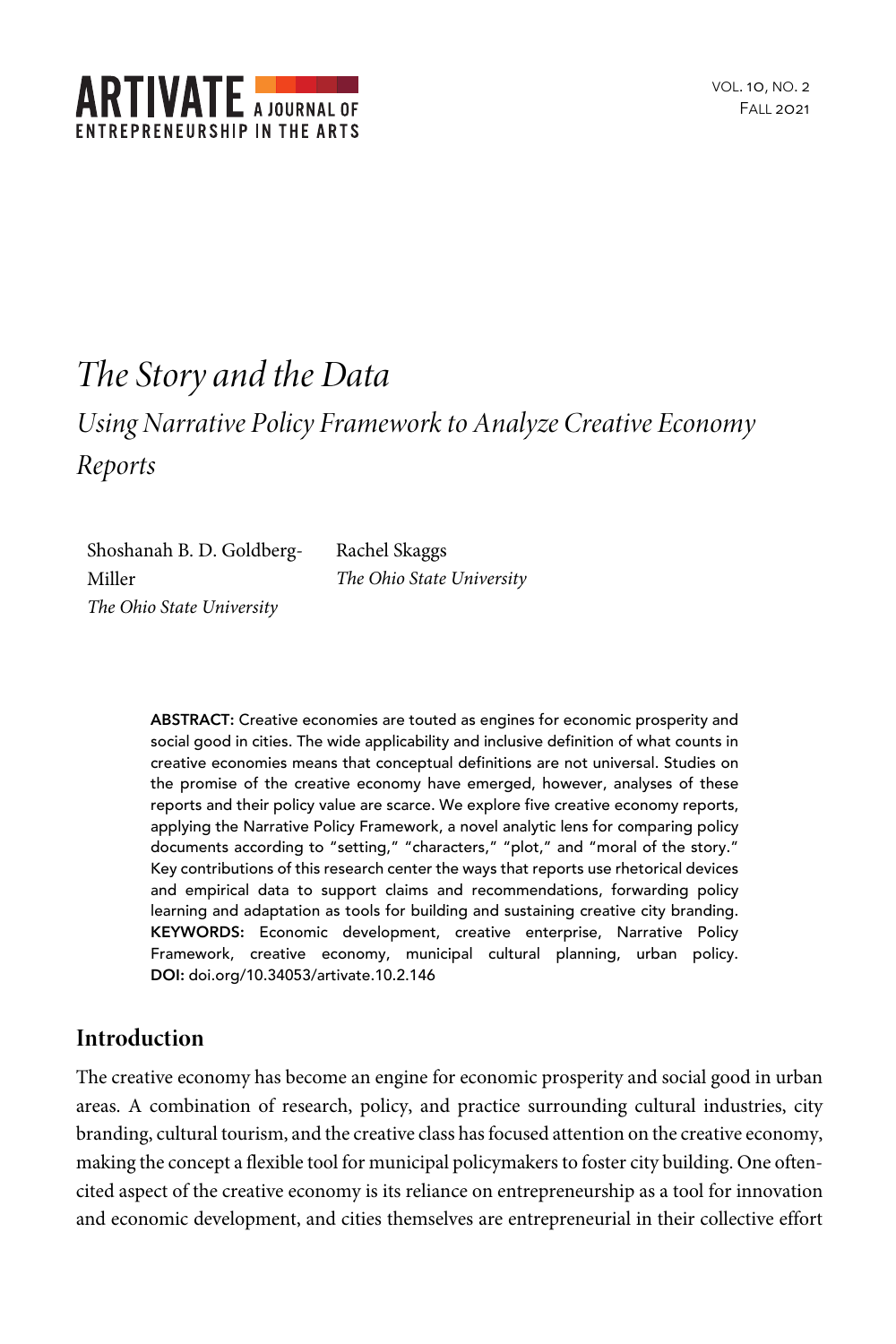to compete for development resources, attract jobs, and attract people. Municipal goals, like population growth and expanded economic prospects, put cities in competition with one another on local, national, and global scales, and they encourage entrepreneurial action (e.g., identifying and capitalizing on opportunity, capturing an audience, and building a recognizable brand identity).

Many cities and consulting entities have produced reports on the power and promise of the creative economy in terms of defining the scope of a local creative economy, measuring its economic output, creating a picture of the labor force, and contextualizing the value of artistic creativity. Creative economy reports, on a national or international stage, are used to make the case that a city is an economic engine, that the city welcomes significant international relationships and partnerships, or that the city is a place that fosters entrepreneurship and innovation. These reports are documents produced by a city to highlight the scope of the creative sector, and they are written by in-house municipal actors, for-profit companies, nonprofit research organizations, or academic scholars. The creative sector landscape includes a wide variety of actors and entities, including nonprofit arts and culture institutions, creative economy businesses, microenterprises and cultural producers, and numerous demand-side members of the vast and multifaceted field known as the creative economy. The reports discussed here focus on the producers of creative and cultural goods and services in the five cities under study and include both the nonprofit and for-profit sectors.

Despite the proliferation of creative economy reports, as well as scholarly and policy attention on the value and challenges of urban creative economic development strategies, there have been few attempts to analyze these reports and their inherent policy value. Cities with similar goals, including the goal of growing and sustaining the creative economy, might differ greatly in terms of their size, population, national legal context, or history, making it unwieldy to directly compare the *a priori* resources, ideologies, and other factors that might make them set and attempt to meet similar benchmarks. How then can we compare the motivations, justifications, and support for policy aims in disparate contexts? We seek to fill this gap by presenting a novel policy analytic framework, the Narrative Policy Framework (NPF), to allow for such analysis.

The NPF, a recently developed policy theory, is employed to examine policy processes through the use of a structure that looks at the various components as well as the actors involved in a given case. We have selected this theory to analyze creative city reports produced in five cities in order to gain an understanding of the ways that NPF may be applied to the creative cities' contexts. While cultural policy tools may be widely disparate worldwide, looking at the components of these reports through the lens of NPF offers a new way to examine how cities position the creative economy, its producers, and its outputs in a new light. Policymakers, policy entrepreneurs, urban planners, creative economy businesses, and nonprofits arts managers all could benefit from a more nuanced analysis of the ways that the reports could be of benefit when making strategic decisions, positioning NPF as a potentially valuable tool for scholars and practitioners.

In order to apply this framework to a test case, we set out in analyzing the waysthat creative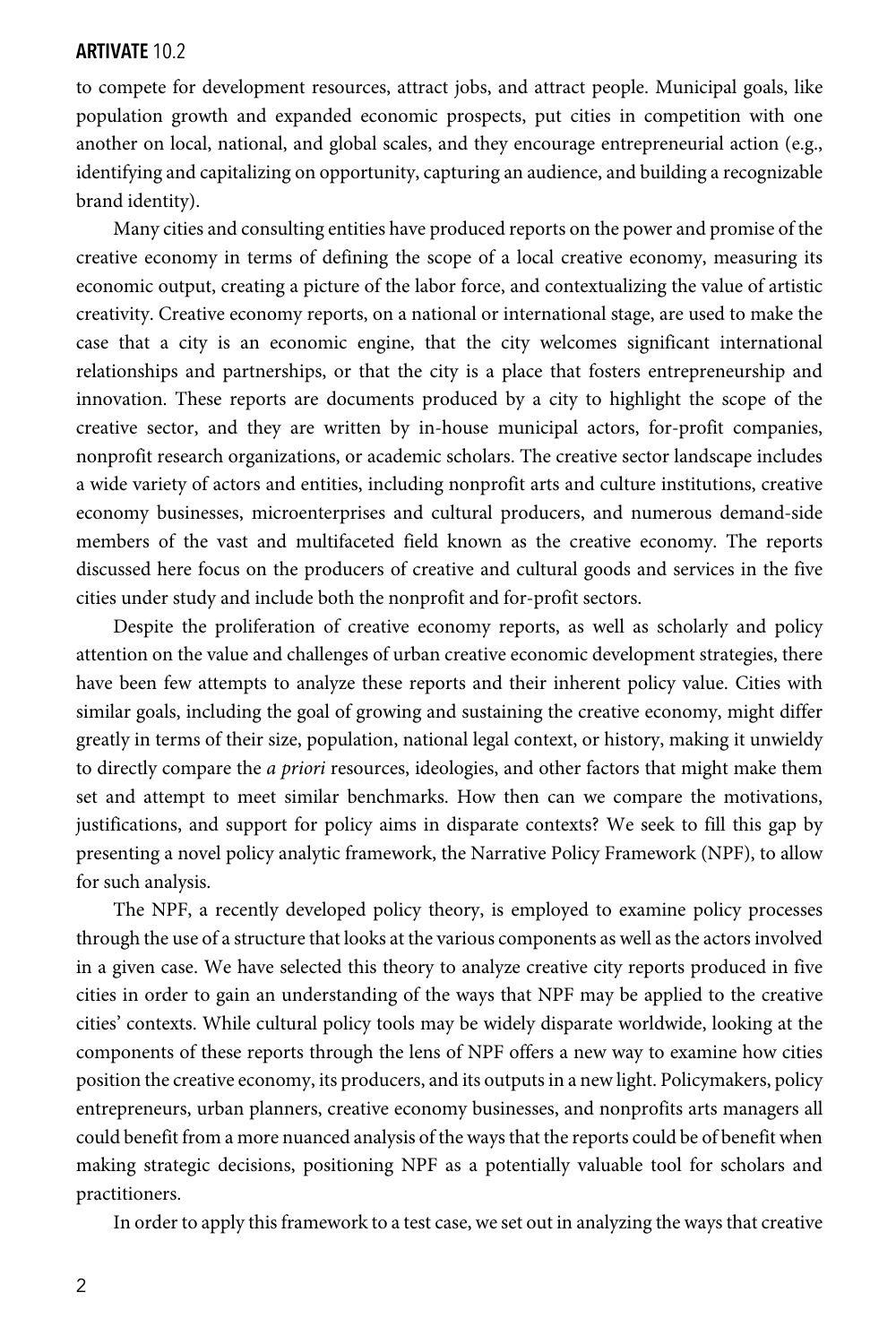economy reports use evidence to make claims and recommendations. In short, we ask: How do creative economy reports construct an image of entrepreneurship in the arts and creative industries as an engine for economic development? This article examines five creative economy reports from cities in three continents (Austin, Adelaide, Chicago, London, and New York) that were published between 2012 and 2015. Despite these cities' diverse profiles of geographic, population, and national legal and policy systems, we show how they make and support claims about the value of the creative economy by applying the NPF to the cities' creative economy reports.

Each of these reports focuses on issues that have been examined by scholars across a variety of disciplines, including economic development, management and entrepreneurship, social capital, cultural economics, and policy development and implementation. A city may describe ways that they foster temporary arts events such as festivals and fairs, encourage the clustering of creative industries, and value the presence of members of the creative class—all of which can contribute both to the economic prosperity and the vitality of life in urban areas (Jackson et al., ). However, little analysis has considered the content and intended outcomes of these reports, specifically in light of understanding their cultural policy implications. The full scope of such reports is yet unknown, and we introduce these reports as an important tool for study in cultural policy and arts entrepreneurial research, particularly in the area of urban municipal entrepreneurship.

Key contributions of this article are introducing Narrative Policy Framework (NPF) for an initial analysis of city creative economy reports. Cities are inherently entrepreneurial and compete among one another at local, national, and global scales for notoriety, resources, and populations. Understanding how cities present the story and the data that represent their creative economies toward strategic ends will contribute to evaluating the structural underpinnings of the ways that cities are acting to mobilize their reputations, their resources, and their residents. These efforts are intended to forward the brand image of a municipality as a creative entrepreneurial locale.

## **Theoretical Background**

In 1950 less than one-third of the world's population was living in urban areas, in 2014 it had risen to more than fifty percent, and if the trend continues, in 2050 two-thirds of the world's population is projected to live in cities (United Nations, 2014). The study of the creative economy in urban areas is interdisciplinary and has been taken up by many academics, resulting in a plethora of studies on the so-called, 'creative city (Florida, 2002a, 2002b; Grodach, 2011; Markusen, 2006; Mulcahy, 2006; Throsby, 2001; Zukin, 2008). Cities may focus on the value that cultural amenities can provide, which can include anchor cultural institutions, heritage sites, arts districts, and other opportunities focused on the demand side of urban life (Nicodemus, 2013). This is distinct from the creative industries wherein policymakers wish to foster economic strength from options such as attracting creative workers, encouraging business development, and executing creative economy clusters including design districts and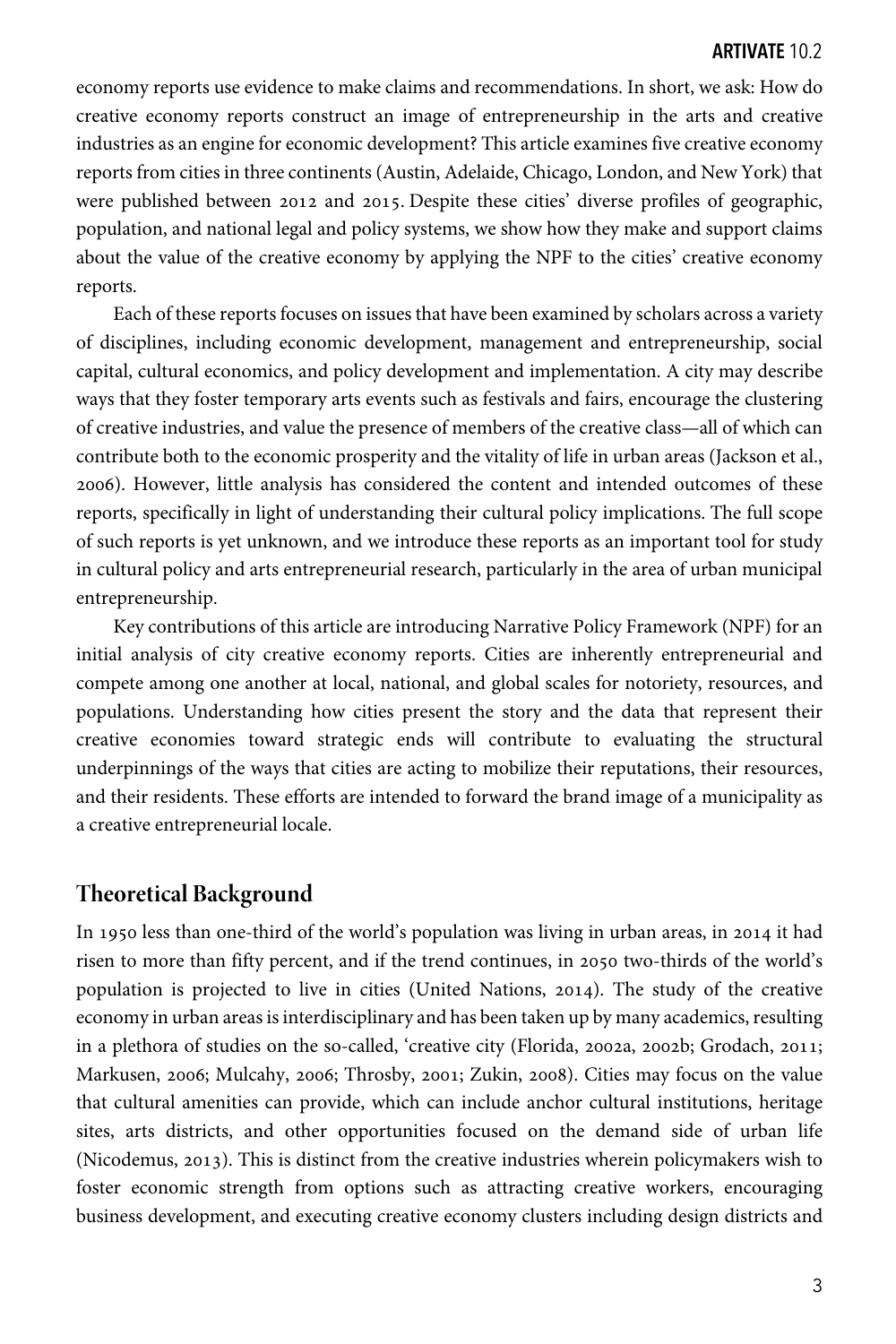buildings targeted to cultural entrepreneurs or even large-scale entities like recording studios or film production facilities (Goldberg-Miller et al., 2020).

Planning for the attraction and retention of the creative class plays a pivotal role in contemporary post-industrial economic revitalization plans and policymaking (Caust, 2003; Scott & Storper, 2015; Mitra, 2014). The public views artists in their communities as individuals who are working to make money but also as community assets who contribute to problemsolving, as collaborators, and as voices promoting community causes (Novak-Leonard and Skaggs, 2017). In attracting creatives, a city's revitalization strategy through arts and culture should not only focus on formal cultural offerings, but also on the types of informal arts and cultural opportunities which occur within immersive creative districts (Pappalepore et al., 2014; Richards & Raymond 2000). Instituting successful policy change by driving arts and cultural institutions requires the successful integration both of hard and soft factors (Sirkin et al., 2005) to promote sustainable creative districts (Evans, 2003) that feel "authentic" to creatives to sustain the "cool factor" of the city (Greenwald, 2012).

There are continuous debates about how creative city policies lead to sustainable urban revitalization and at the same time serve to address demand-side preferences of the art and culture consumers (Goldberg-Miller, 2018; Yeoman, 2017; Zimmerman, 2008). A feeling of cocreation and immersion may instill a sense of connection towards artists and cultural institutions, and this affinity may also be fostered by temporal urban art offerings (Choi & Burnes,  $2013$ ; Lee et al.,  $2011$ ; Polo,  $2015$ ). However, creative city policies must recognize the local milieu and the amenities desired by creatives within a specific city (Beamish et al., 2003; Duxbury et al., 2016; Goodsell, 2013; Greenwald, 2012). Without such perspectives, creative economic policies may become a normative attempt to implement copy-and-paste strategies without incorporating the differentiation of the local creative class (Ratiu, 2013). Localized culture can drive and sustain needed urban development for creative revitalization (Soini & Birkeland, 2014). The sustainability of creative economic policies must strike a balance between two opposing forces: that of growth strategies, which can lead to untenable land speculation, and communal, identity-driven planning efforts, which can inhibit rapid change needed for the creative economy (Kirchberg & Kagan, 2013). The power of contextually specific strategies and policies is that they can address local needs and mobilize local strengths.

#### Regional Specificity in Creative Economies

Worldwide interest in the study and utilization of the creative economy has intensified (Wyszomirski, 2004). European studies focus on what is known as the "Cultural and Creative Industries" (CCIs), developed and approved by the European Union (KEA, 2006) and brought into the economic realm by the five principal UN organizations: UNCTAD, UNDP, UNESCO, WIPO, and ITC (dos Santos Duisenberg, 2010). They found direct links between the creative economy and economic development, including GDP, growth and employment, and indirect links between growth and the fields of creativity and innovation, such as connections with the technology sector and regional development. Research has confirmed the very high rates of self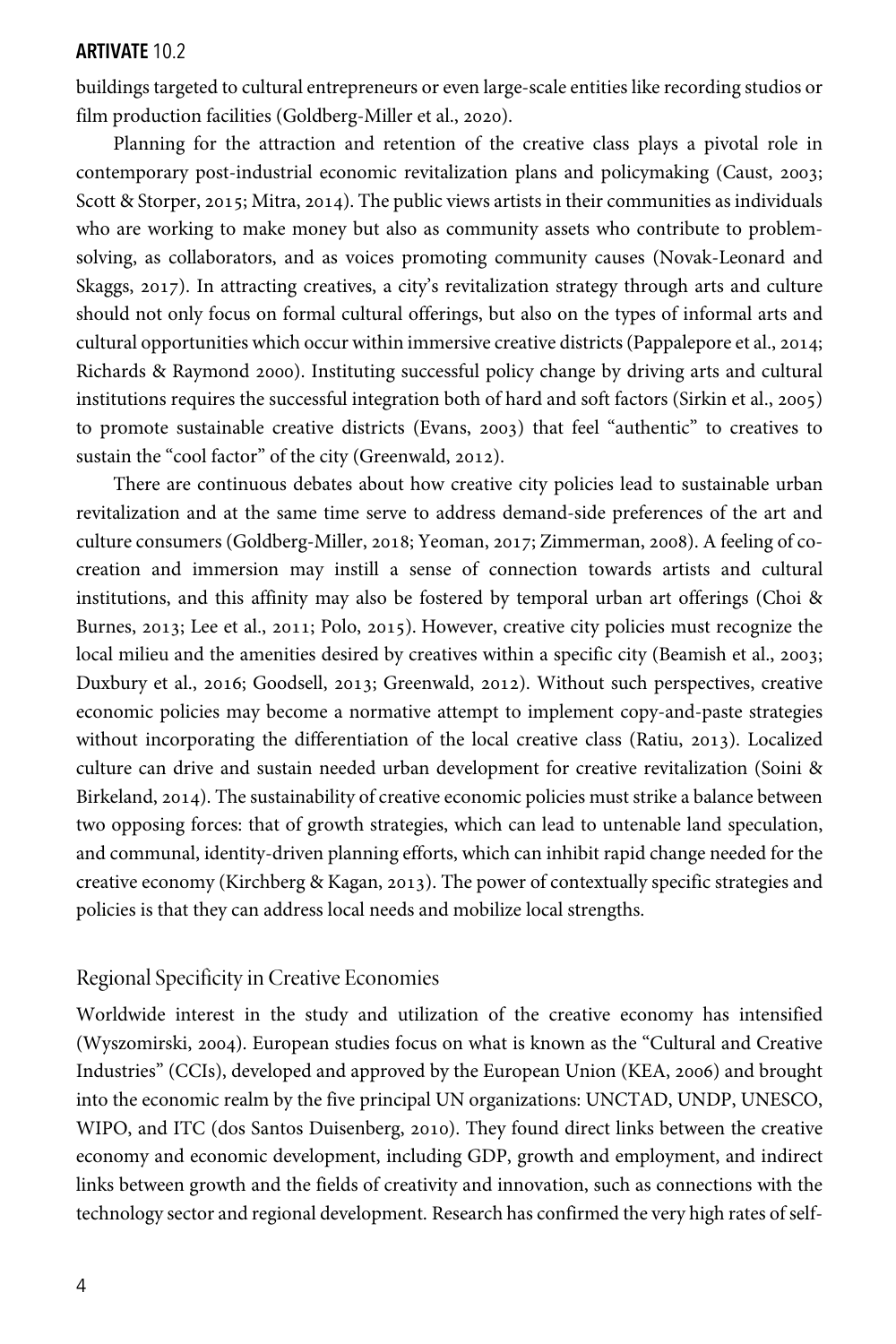employment and the predominant micro-size (smaller than three persons) of creative enterprises (Arezzo et al., 2009). The recommendation was that a region's strong and attractive cultural assets, including for-profit and nonprofit entities, could become the basis of a viable and economically healthy creative economy. Creative and critical thinking, and the appetite for taking risks and thinking entrepreneurially, may matter as much as technical skills and training (WIPO,  $2014$ ). Within CCIs, there is fundamental engagement in innovation: pursuing new untapped markets, developing product innovations, recognizing economic opportunity, or the pursuit of change (Roberts & Woods, 2012). This may lead to fostering creative mindsets in seeking to attract residents, workers, and corporations to specific cities.

This paper examines creative economy reports from cities within the countries of Australia, England, and the United States, all of which could leverage different opportunities toward these goals. In Australia, scholars have focused on exploring the economic power and efficacy of creative clusters (Wood & Dovey, 2014). Recognizing that the synergy among members of the creative class can lead to innovation and vitalization of neighborhoods, research has investigated the confluence of arts and culture with higher education (Bridgstock & Cunningham, 2015). While Australia has made a commitment to the creative economy as an economic development tool in the north of the country, little has been done to actualize these plans (Daniel et al., 2016). These authors assert that Australia suffers from a "relative policy vacuum" and call for action to leverage creative city building tools to harness the power of CCIs.

In England, discourse about the role of the creative economy includes developing an understanding of how workers in this sector impact economic development. Often employed as a policy tool for regenerating decrepit urban centers, the creative industries are viewed as having spillover effects for a city, providing a draw to workers from other sectors who wish to take up cultural amenities (Lee, 2014). The majority of the creative class in England is made up of freelance workers and micro-enterprises, neither of which have been studied sufficiently, making policy development for this facet of the sector a challenge (Mould et al., 2014). This trend may signal an environment of employment precarity for creatives, resulting in a decreased interest in attending educational programs that focus on the arts and culture fields (Comunian et al., 2014). Some studies suggest rethinking the efficacy of cultural policy development and implementation, with the caveat that a more balanced, bespoke set of policy interventions could prove most effective (Pratt 2010).

In the United States, more than ten percent of national GDP belongs to the creative industries, meaning that the segment ranks in size with the country's manufacturing sector (Oxford Economics 2014). To combat a lack of common definitions within the field and uneven quantitative analytical standards for measuring and defining data, Harris et al.  $(2013)$  call for a national standard for the analysis of the creative economy. The hardline delineation between the for-profit creative industries and the nonprofit sector in the United States has resulted in efforts to aggregate the two in order to produce data that reflects the economic strength of these combined areas (Americans for the Arts,  $2017$ ). While there may be a differentiation between the goals and structure of US economic development in general and the value of the cultural economy specifically, these can be seen as complimentary areas (Hudson, 2008; Wyszomirski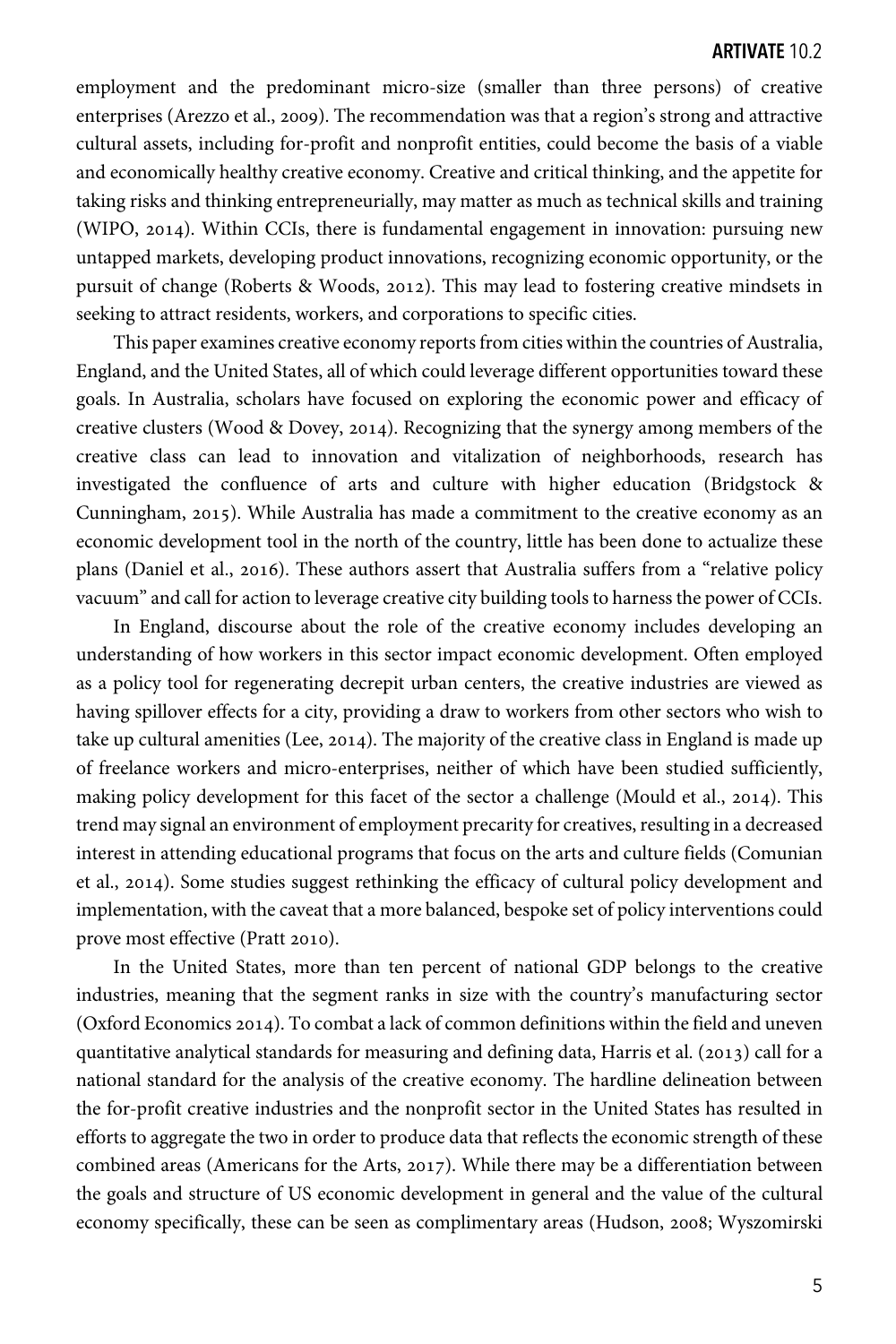& Goldberg-Miller, 2015).

## Measuring and Reporting on the Creative Economy

Despite differences in national goals, definitions, and strategies toward creative economy development, there are significant efforts to systematize reporting on the impact of creative economies in cities. The regional economic contribution of the creative sector generally is measured by totaling the revenue of larger arts organizations, associated expenditures by patrons, and multiplier effects (Americans for the Arts, 2017; Markusen & Gadwa, 2010). This may underestimate the contributions of artists to a regional economy due to high rates of selfemployment and direct export activity since artists' work enhances the design, production, and marketing of products and services in other sectors and because artists induce innovation on the part of suppliers (Markusen & Schrock, 2006). Florida points to the interaction between the economic processes and the cultural characteristics of a city (2002a; 2002b), whereby the cultural capital accumulated by the urban creative class initiates new, innovative, and meaningful forms.

The relationship between the creative sector and urban growth has been criticized, partly because of the inadequate concepts, definitions, and data used (Markusen, 2006). The spatial distribution of creatives seems to be more a function of semi-autonomous personal migration decisions, local nurturing of artists in dedicated spaces and organizations, and the locus of artistemploying firms. Pratt (2008) advocates taking a policy perspective that aggregates the role of the creative industries in the areas of production, consumption, and service provision, as this will provide a more balanced perspective on the role of cultural outputs in urban areas.

Creative economy reports are used to market an urban area to the world. Urban advocates, often called *policy boosters*, take up ideas representative of their city as solutions to urban challenges (McCann,  $2013$ ). They tout their municipality as the great hope for mastering these conundrums and, in so doing, compete with others for attention (Peck, 2011; Peck, 2012). Positioning one's city as creative can make a difference in realizing the image policy boosters are hoping to attain (Goldberg-Miller, 2017). Customized strategies are shared globally via technology and worldwide communication (Kingdon, 2011). This creative economy rationale incorporates economic growth as a goal for cities, putting forward the tool of arts and culture, as well as innovation, as a solution to the challenges of attracting residents, tourists, and businesses, resulting in a stronger tax base.

Studies and reports on creative economy interventions have been commissioned by foundations, municipal governments, and private entities that have called upon renowned researchers, prominent think tanks, and state and private-sector partners to support structures for studies and reports on the creative economy. The involvement of the state in authoring creative economy reports, which occurs often in Europe and Australia, would appear to be because of the state's strong role in city planning, strategic development, and the existence of a welfare state and/or social market economy (Jones & Nfa, 2002). Countries with a more liberal market-oriented profile, including the United States, draw upon private sector partners, like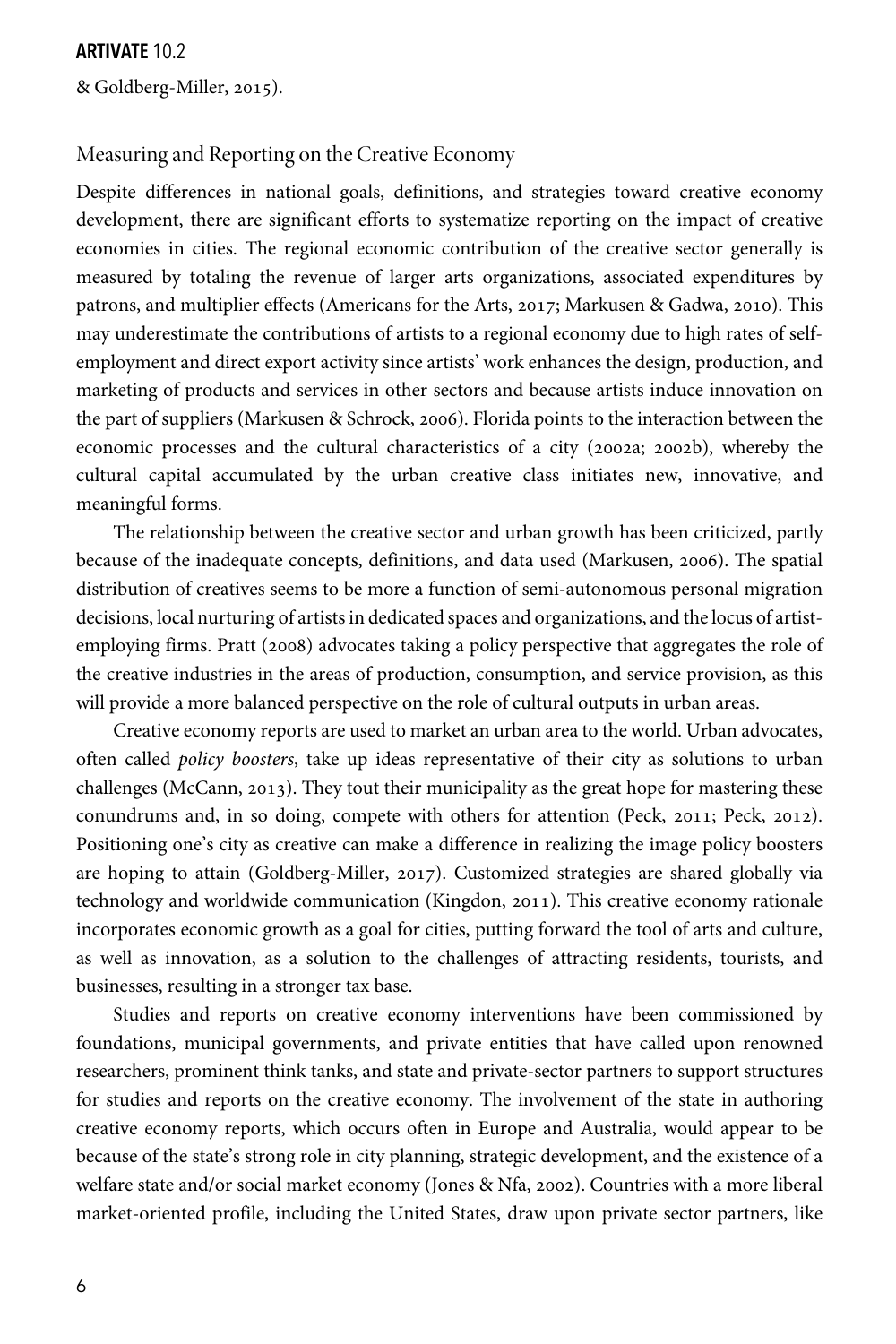consulting firms and think tanks, that view the investigation of best practices and improvement of the quality of life for citizens as a key component of their leadership role to analyze and understand a city's sectors.

The five reports analyzed here examine successes and challenges in other cities, then they go on to cover a combination of images and identities from the arts and cultural field, which are combined with socio-economic indicators such as job creation and work force, production and trade figures, financial indicators (including turnover), and investment indicators. These elements are positioned within a geographical background on a neighborhood, municipal, or regional level. The reports assess authentic creative assets—including festivals and fairs, creative and cultural districts, the cultural built environment, branding initiatives, anchor cultural institutions, and artists' live/work environments—by looking at the cultural ecosystem within their urban setting (Goldberg-Miller, 2017). They are able to evaluate hard factors, including the cultural built environment as well as soft factors, such as the access to entertainment and the arts amenities that bolster the cool factor of a city (Goldberg-Miller & Heimlich, 2016). One of the results of this process can be the unification of the private, public, and non-profit thought leaders in the city by providing them with the common goal of incorporating creativity and innovation as a tool for city building.

## **Methods**

#### The Narrative Policy Framework

The Narrative Policy Framework (NPF) asserts that policy narratives contain strategies embedded within the discourse, designed to influence the policy beliefs of targeted advocacy coalitions. This theory is based upon long-established policy theory called Advocacy Coalition Framework (ACF), which was formulated to deal with "wicked problems" such as extreme poverty, contested land use, or pollution issues in which there are multiple actors, goal conflicts, or technical disputes (Sabatier & Jenkins-Smith, 1993). The assumptions in ACF include the premise that policymaking occurs in a subsystem among policy specialists (Sabatier et al., 1999). ACF describes the ways that beliefs can be impacted and changed through policy-oriented learning, which are influenced by these policy specialists. ACF uses testable theory as a core concept.

Utilizing the powerful structure of the ACF as its base, NPF serves to focus attention on another aspect of policymaking and policy take-up (Jones & McBeth, 2010). NPF advocates integrating the narrative of the policy process into an investigation that has analytic power (Shanahan et al., 2011). Proponents of NPF acknowledge that "subjective and often 'nonrational' elements are the keystones to understanding public policy," pointing to narratives as essential building blocks for the comprehension of public policy (Shanahan et al., 2011, p. ). While this framework has gained wide attention in the last decade, it has rarely been employed in analyzing cultural policy. A powerful tool in examining how narratives influence the process of policymaking (Shanahan et al., 2018), our research focuses on creative economy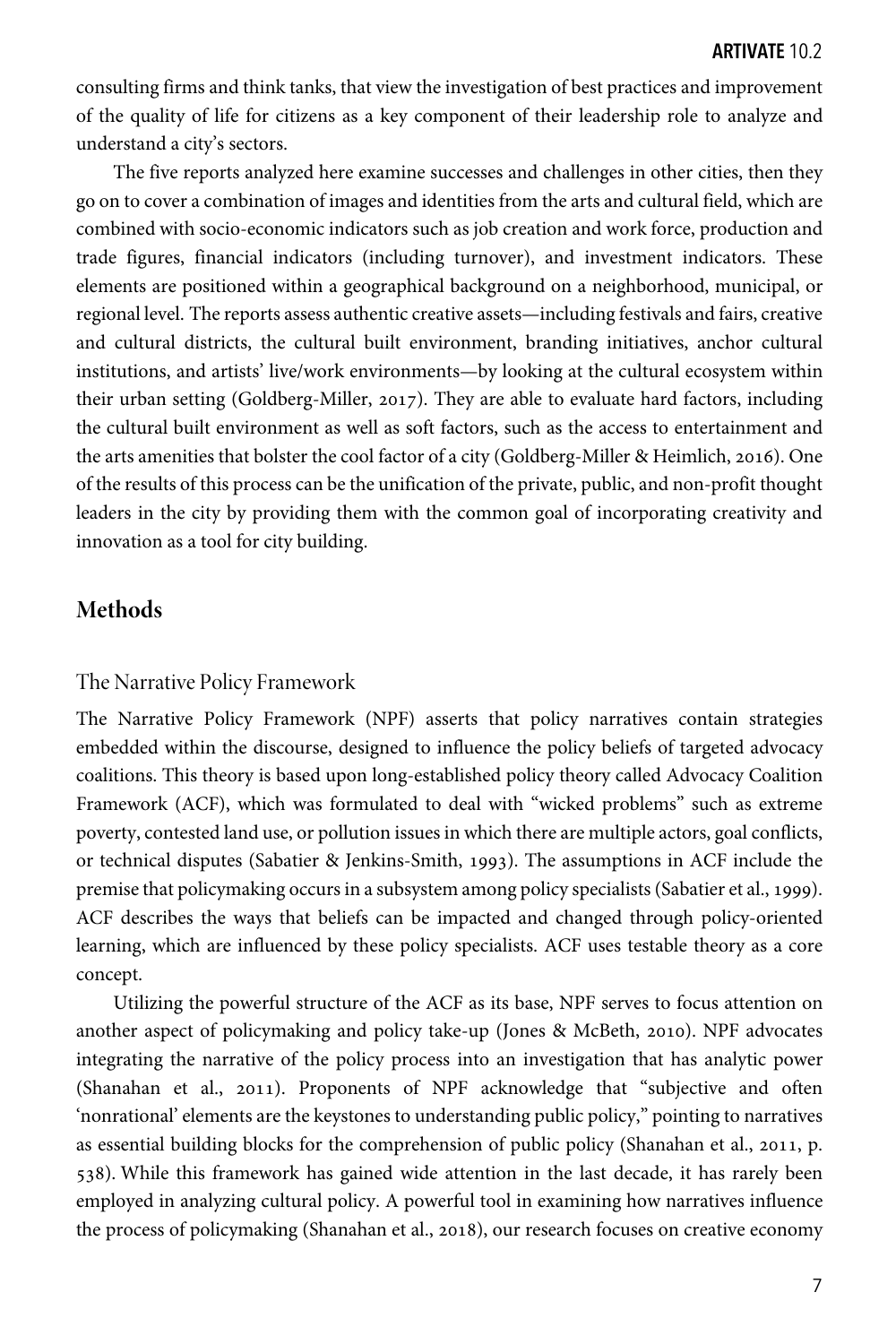reports as secondary, non-experimental sources of data.

We use the reports' data figures and tables, in addition to the narrative portions of the documents, to gain a wider perspective on the objects of study. We seek to identify and analyze such subjective aspects of creative economy reports through a coding process with the intent of showing how rhetorical structures and empirical evidence are used to link claims in creative industry policy documents. While the results of this study are not generalizable to all cultural policy or all creative economy reports, the analysis provides a roadmap for further study of the efficacy and applicability of NPF to the analysis of cultural policy documents, particularly across documents that come from contexts that are difficult to compare on the basis of their geographic region, legislative and policy framework, population, or economic size. As scholars seek to employ emergent theories and frameworks, they may use the NPF as a tool towards gaining a deeper understanding of creative economy reporting, an often-utilized municipal cultural policy intervention.

#### Data & Analytic Strategy

We use the NPF lens to structure a qualitative coding framework for creative economy reports. In our analysis, we attend to the kinds of data that are used in report narratives and to the core concepts that narratives structure within the reports. After we present these findings, we will discuss how the data, core concepts, and narratives point toward particular policy recommendations.

We developed a coding scheme to count and detail the entrepreneurial narratives and use of data that reports employ in order to tout their resources and opportunities as creative cities. We provide an appendix for a full list of codes and operationalization or source of information needed for coding process. The specific codes for this analysis were generated to fit the NPF more generally and to code for aspects of creative economy reports specifically. There were two distinct areas that we coded for in the reports. First, we coded for characteristics of "the story," that is, narrative elements that tell the story of the creative economy in line with the NPF. These are measured in four ways: setting, characters (with subsections for a narrative's hero and villain), plot, and the outcomes or moral (with a subsection for specific policy recommendations).

Second, the remaining focus of the coding scheme is on the data. Data-focused codes seek to identify the types of empirical data used as evidence to promote a city's creative economy. We measure the data of reports using the following codes: proportion of report pages dedicated to a data appendix, number of tables, number of figures, number of interview quotes (not quoted material from other reports, articles, or news sources), references to other cities, and references to other creative economy reports.

In order to assure empirical rigor in applying the NPF to creative economy reports, both authors coded each report. In collaborative coding projects such as this one, it is imperative to come to high levels of agreement on what evidence must be present to support coding decisions. Application of narrative codes requires strong textual evidence, so researchers must come to a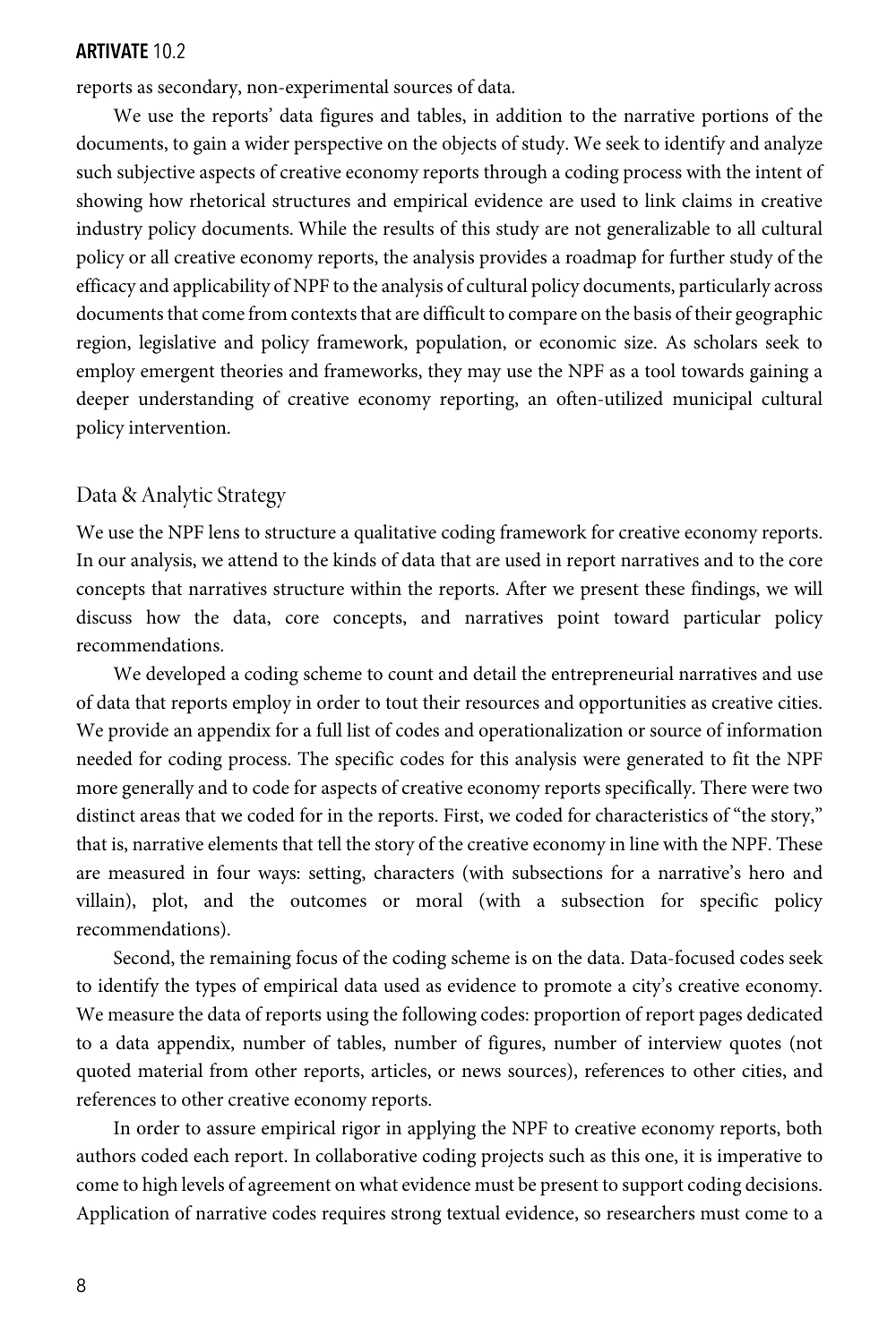consensus by identifying supporting quotes direct from the text of reports in order to justify coding decisions. Based on this procedure, we came to consensus on each measure through two rounds of reconciliation. However, we dropped two codes from the analysis based on what we believe to be unclear definitions of codes ("social good" and "dark sides" of creative economies).Though these topics are of interest to the authors, we did not find reliable textual evidence to support their inclusion as a focal area of analysis in these creative economy reports.

We coded and analyzed five studies of the urban creative economy: *The Economic Impact of the Creative Sector, Austin, Texas, USA (2012); Measuring Chicago's (Artistically) Creative Economy*, Chicago, Illinois, USA (2014); *Creative City Index Adelaide*, Adelaide, Australia (); *Creative New York*, New York, New York, USA (); and *The Creative Industries in London*, London, England (October 2015). These were selected based upon their similar publication dates as well as their urban foci and global geographic variation. The municipal contexts of each report differ greatly; the cities differ in terms of their population, histories, national context and legal structures, and in the size and character of their creative economies. Despite the differences in the five cities, their diversity means that some types of policy analysis would not be useful as a comparative analytic tool. However, through the framework we establish in this paper, we show that NPF can be fruitfully applied to policy documents, such as creative economy reports, as a way to understand how arguments are made and supported by evidence toward stated goals.

## **Findings**

Each of the five creative economy reports makes claims about the assets and needs of the city, supporting their claims with evidence in narrative form and/or with data about their city. At times they refer to other cities' creative assets through narration and comparative quantitative data as a strategy for telling their own story. Both the story and the data are aimed at identifying policy recommendations and for promoting the promise of the city's creative economy. Just as a good story relies on narrative tools to construct the story, so too do these reports. While our coding suggests that some rely primarily on narrative elements to point to the policy recommendations and the moral of the story, coding also reveals that other reports rely more heavily on data to serve as the signpost toward the moral and recommended outcomes. While we do not address the value, either positive or negative, of using narrative rhetoric or datadriven evidence in reports, we show that these two types of evidence are each mobilized toward describing and making arguments about the creative economy, allowing for comparison between cities' strategic use of each type of evidence in their reports.

## The Story

Our first coding category for rhetorical devices is the setting, which we defined as the framing issue that the city identifies as the most salient factor for instigating the report. Each of the five reports we analyzed established the setting of the story within the first five pages of the report.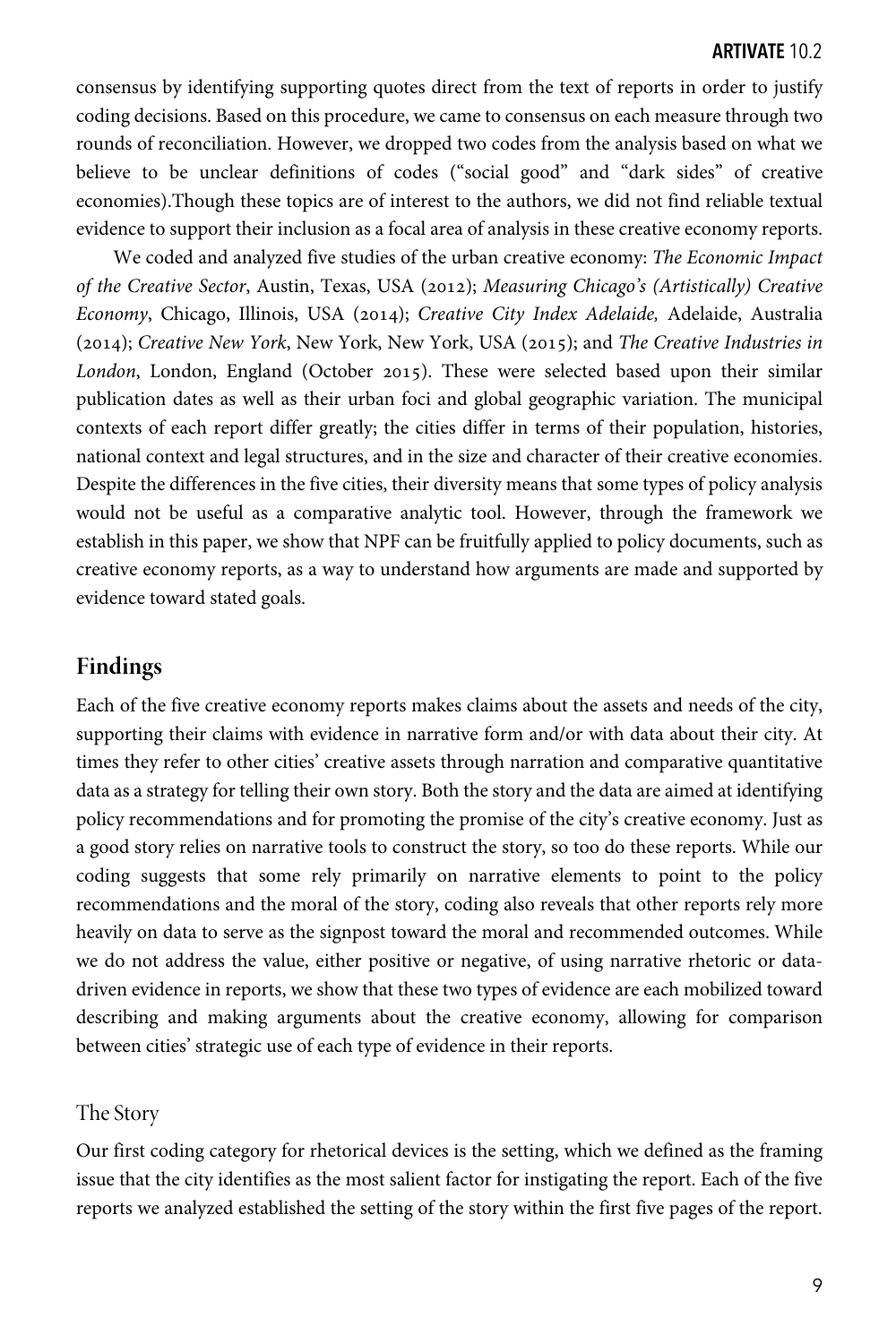Each, perhaps unsurprisingly, set their story within the context of their city's creative economy. However, the specific framing of the creative economy varied by city, with two emergent themes: the promise of the creative economy and measuring the creative economy.

In Austin's report, the setting is the booming creative sector, with the report saying, "The role of the creative sector in Austin's economy has grown substantially, accounting in 2010 for just over  $\frac{1}{3}$  billion in economic activity (about one-third more than the revised baseline figure for 2005), over  $\frac{20}{5}$  million in City tax revenues, and almost 49,000 jobs" (TXP, 2012, p.). New York's setting was similar to Austin's, as its focus was on the for-profit and non-profit creative industries and those creative workers who are employed outside of the creative industries. London's setting honed in on its promise and position as a global cultural city, saying, "It is not just famous for its museums, galleries, heritage and monuments but also for the dynamism and diversity of its commercial creative industries: the artists, businesses, entrepreneurs, writers, venue owners, festival organisers and retailers who make the city such an economically successful and exciting place to live" (Togni, 2015, p. 2).

The reports from Adelaide and Chicago focused on issues of measurement, with Adelaide framing their report around the city's initiative to take the "creative pulse" of the city through a study of the city in comparison to its global peer cities, and Chicago's work to "acknowledge the nuances in the evolving theoretical issues around measuring the creative economy generally, while making a best pragmatic attempt to identify reliable, replicable indictors that can inform an understanding of, and conversations about, Chicago's creative economy more specifically"  $(Nowak-Leonard, 2014, p. 4).$ 

Next, we attended to the characters of the report. Within this category, we narrowed the focus to heroes and villains as rhetorical narrative strategies (table ). Note that we segment the analyzed data into tables  $1-3$  to present The Story, The Data, and The Reception (respectively) as exemplars for how to analyze documents according to the NPF. Future uses of this framework may find it more useful to present all analyses in one table for ease of comparing across policy document cases.

| City    | Austin         | Adelaide       | Chicago         | London         | <b>New</b>    |
|---------|----------------|----------------|-----------------|----------------|---------------|
|         |                |                |                 |                | York          |
| Hero    | Creative       | City's         | Creative        | Creative       | Creative      |
|         | Workforce      | Willingness to | Workforce       | Workforce      | Workforce     |
|         |                | Adapt          |                 |                |               |
| Villain | Paradox        | Geographic     | Ambiguity       | Proximity      | Rising        |
|         | of city market | isolation      | in defining and | to Europe, the | rents and     |
|         | growth and     |                | measuring the   | most           | shortage of   |
|         | lagging job    |                | creative        | competitive    | space push    |
|         | growth         |                | workforce       | global tourism | out creatives |
|         |                |                |                 | market         |               |

| Table 1. The Story-Heroes and Villains |  |
|----------------------------------------|--|
|----------------------------------------|--|

Within the NPF, characters do not have to be human actors, rather coding for this theme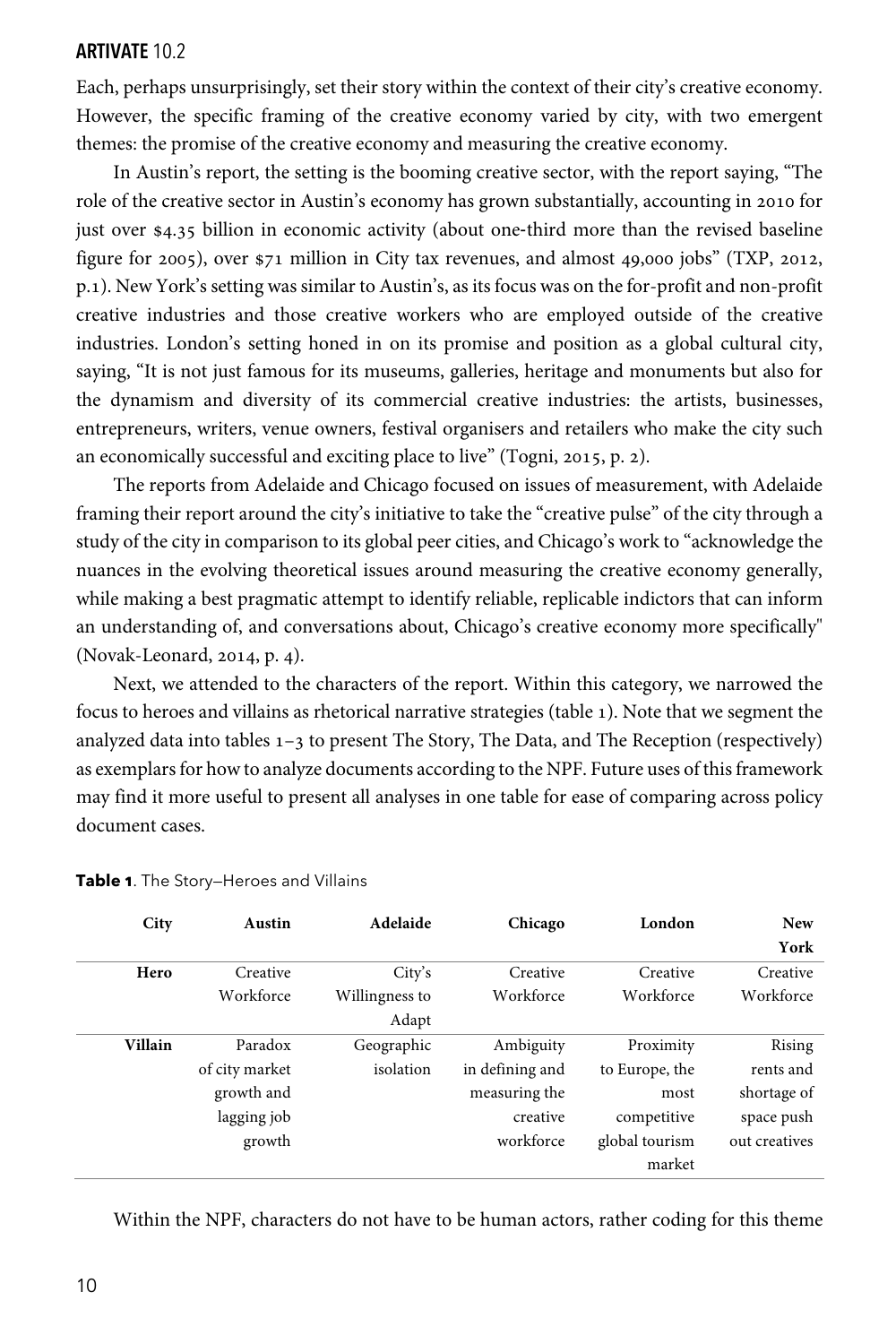requires researchers to identify forces, people, or situations that serve as assets or problems within the city's goal to foster a vibrant creative economy. Four of the cities share the same narrative hero: the creative workforce. In Austin, Chicago, London, and New York, reports identify the cities' greatest strengths as their creatives, artists, and employers. Austin's report boasts the promise of their city's creative workers, "Austin's future continues to depend on a highly capable workforce, innovation, and entrepreneurship, clusters in knowledge industries, the presence of a world-class research university and other institutions of higher learning, and strong community institutions. This mix of assets prompted *The Atlantic* to recently rank the Austin area second among US regions on its index of 'well-being,' third in opportunities for recent college graduates, and eighth 'most resilient' city (TXP, 2012, p. 2). Other reports compare their proportion of creative workers to other cities (Chicago, New York) and tout the relatively high wages of creative industry workers in their cities (London). Adelaide stands apart from the other four reports in this regard. The report identifies Adelaide's willingness to examine itself and undergo the process of comparison to other cities. Heroes, it seems, are a key rhetorical device for positioning and promoting a city as a place that is equipped to meet the challenges of creating and maintaining a creative economy.

In opposition to the reports' heroes are their narrative villains, those challenges against which the reports will ultimately pose policy recommendations or outcomes. While the hero in the majority of these five reports was the same (the city's creative workforce), each of the cities reported a different villain. Austin's villain is the paradox of city market growth and lagging job growth in the creative sector. Despite high-visibility cultural and creative events like SXSW and Austin's live music industry, "job growth remains below the historic trend, and many of the new jobs created recently are relatively low-paying. As a result, economic development continues to be a high priority" (TXP, 2012, p. 2). New York's villain is similar to Austin's as rising rents and shortage of space negatively impact the creative workforce despite continued economic growth. Adelaide's villain is its geographic isolation, which the report identifies as contributing to an "insufficient critical mass and scaling up will inevitably remain a problem. The small population and vast area that South Australia covers means resources are always stretched and infrastructure costs take up a greater proportion of expenditures. Being isolated means people are more likely to leave than to come and so the city feels less like a global hub" (Landry et al., , p. ). London's villain is the opposite of Adelaide's. Its biggest villain is mainland Europe, which the report identifies as the most competitive tourism market in the world. Chicago's villain is ambiguity and a lack of cohesive definitions of the creative workforce, and the report forwards measurement problems as an issue for galvanizing and supporting the creative economy. The comparison of similar heroes and disparate villains within these reports shows a strength of the NPF for analyzing policy documents, showing how different villains or problems are approached given the particular settings and heroes that inhabit a city.

Once the setting and characters were identified, we coded for the plot. Put simply, this category is meant to identify what happened in the report. Each report focused on the city's potential for developing or maintaining the creative economy. Thematically, we coded 100% of the reports as focusing on both entrepreneurship (through narrative text describing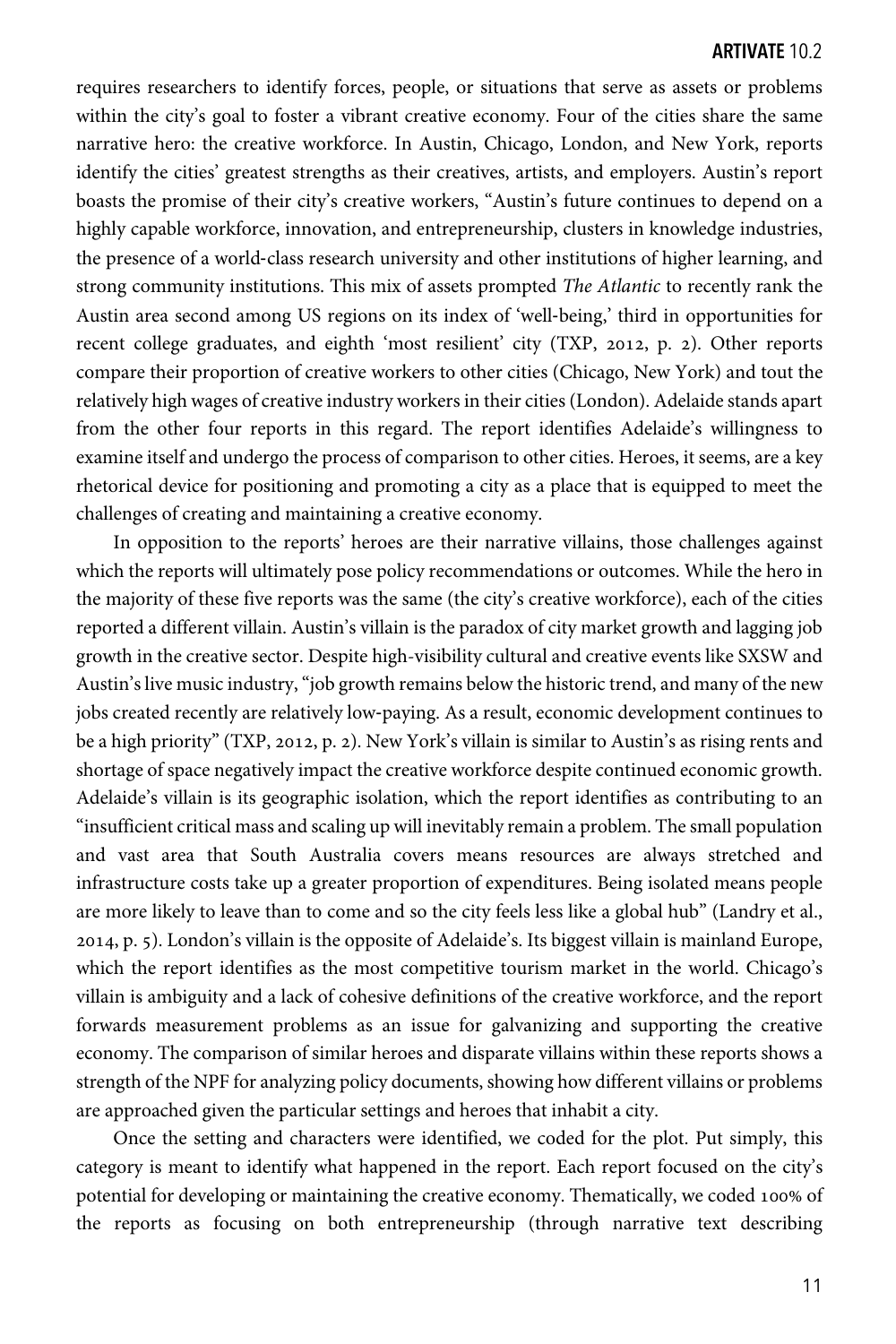entrepreneurial action in the city's creative sector or through providing measurement strategies for collecting data on entrepreneurial workers in the creative sector) and on economic development. Austin's plot is an elaboration of the city's creative sector growth. The plot of Adelaide's report is in the city's results when compared to other peer cities; the city was rated as "good" and is noted to be "shifting positively" with an "awareness of the need to adapt to changing conditions" (Landry et al., 2014, p. 3). The plots of Chicago and London's reports both center the data and presentation of quantitative facts as the key happening in their reports. Centering data in the narrative in this way makes it clear that the story *is* the data for these cities. However, while Chicago's report centers the plot of the city in comparison to other peer cities in the United States, London focuses inward, plotting the narrative through repeated variations on maps and tables, reading much like a legal evidentiary brief that details the minutia of the city's creative economy.

Lastly, the plot of New York's report is the story of agglomeration and collaboration. The report positions New York as a creative economy magnet, saying, "The economic impact of all this innovation and growth is enormous. As creative workers multiply and experiment and their companies grow, they spend more on support services and suppliers. This benefits thousands of ancillary businesses across the city, including lumber, equipment, and catering companies, as well as manufacturers producing everything from clothing to furniture. New York's creative industries are also the single biggest draw for tourists, and thus a critical catalyst for growth in the city's hospitality sector" (Forman, 2015, p. 8). In sum, the plot of the reports is the key narrative structure for linking the setting and the characters toward making the case that will ultimately be addressed in the outcomes or moral of the story.

The final rhetorical strategy we coded for was the outcomes or the moral of the story. Following identification of the setting, characters, and plot, the outcome is the call to action which should, in our study, clearly establish the link between entrepreneurial action, artists, and the creative economy to bolster municipal economic development. This section may also outline specific policy recommendations meant to use the city's particular setting and hero to address the issues posed by the villain, thereby addressing the moral of the story. Austin's outcome was to recognize the engine of growth. Their paradox—creative sector growth and the creative labor market not expanding—leads to a message of keeping an eye on what is generating the growth and making sure that it is supported by policy aimed at the creative economy. The report states: "As Austin looks to its economic development future, creativity is a fundamental comparative advantage—the goal is to identify the key investments, policies, and regulatory changes that can support the infrastructure necessary for sustainability and growth" (TXP, 2012, p. 22). For Adelaide, the moral is: if you want to be a creative hub, you have to foster the creative city. If you are isolated, you must know that you need to attract creatives. It is not an issue of intrinsic assets; they have to develop assets through policy learning and adaptation. Chicago's outcome is to see where you are as a city in comparison to other cities using standardized measurements. The moral of London's report is underlining the creative competitiveness by casting it as an engine city rather than an arts city.

Lastly, New York's outcome is that cultural policy is the only thing that can put the brakes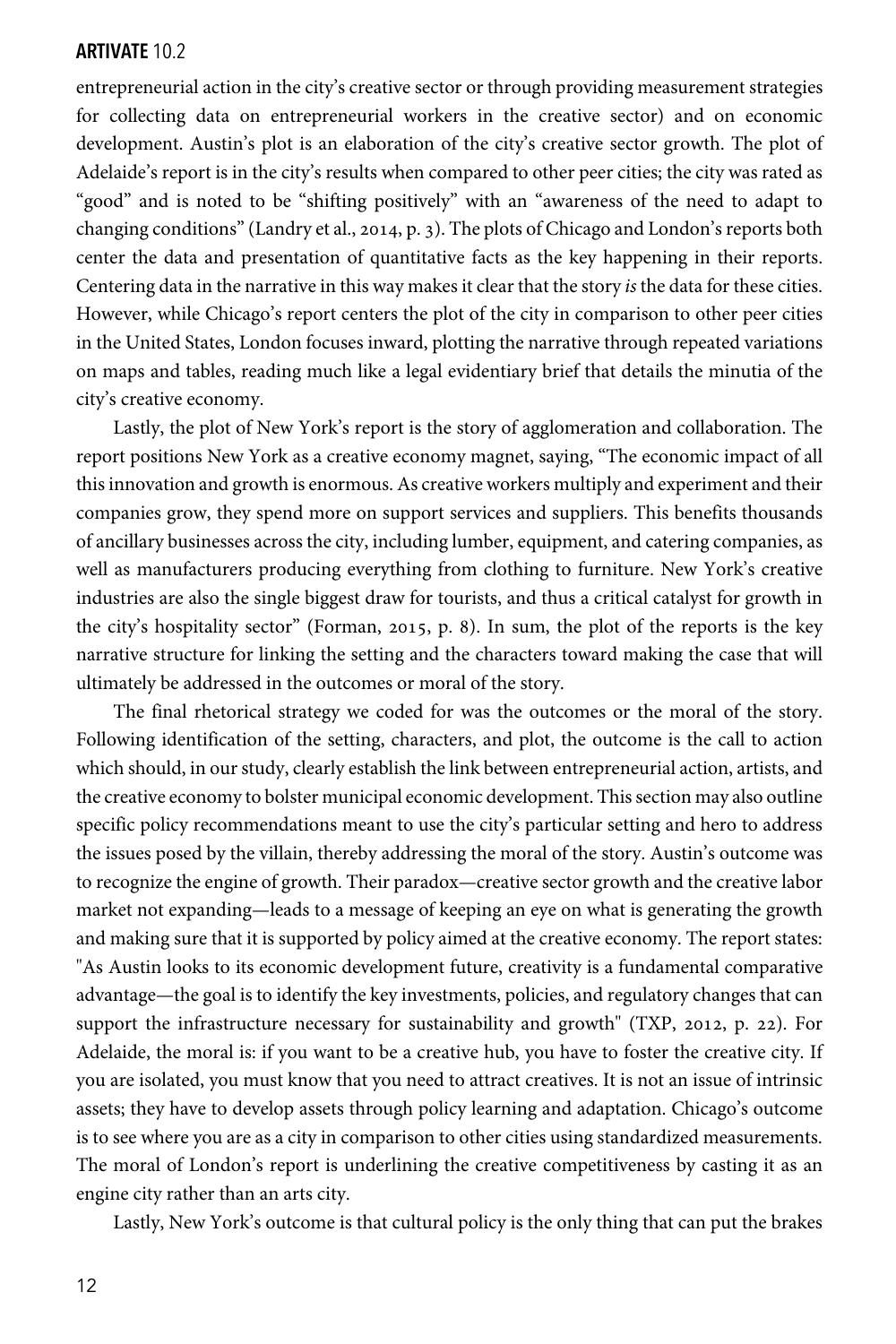on the unfettered growth and high rents that are pushing their creative workforce to move to less expensive cities. Their story's moral speaks to the opportunity costs of maintaining global creative status. "After an unprecedented investment in cultural capital projects and a strong emphasis on promoting tourism during the Bloomberg administration, Mayor de Blasio is taking steps to ensure that opportunities to produce and consume culture in New York are broadly shared and that working artists and creative professionals can afford to live and work here. But there is a lot more to be done. To that end, we propose more than 20 steps that the de Blasio administration can take to address and ultimately overcome the chief obstacles documented in this report" (Forman, 2015, p.  $53$ ).

#### The Data

Just as the reports use narrative elements as evidence to support their recommendations, they rely on other kinds of data to support their claims. Three of the five reports have data appendix sections, and of these reports, the proportion of the report made up of the data section varies widely. Of Austin's report pages, 55% are part of data appendixes, 21% of the London report pages are part of an appendix, and 13% of the Chicago report pages are part of an appendix. The appendices are primarily made up of additional figures and tables, though each report uses tabled numerical data and figures to represent their findings. As is apparent in table 2, London uses tables and figures most frequently and Adelaide least frequently, though Adelaide's ratio of using tables  $(0.19)$  and figures  $(0.06)$  is the same as the New York report  $(0.18)$  and the Austin report  $(0.06)$ , respectively (table 2).

|                      | Austin       | Adelaide     | Chicago     | London       | <b>New</b>   |
|----------------------|--------------|--------------|-------------|--------------|--------------|
|                      |              |              |             |              | York         |
| Number of            | 65           | 16           | 39          | 80           | 68           |
| Pages                |              |              |             |              |              |
| Data                 | 36           | $\circ$      | 5           | 17           | $\mathbf{O}$ |
| appendix pages       |              |              |             |              |              |
| <b>Tables</b>        | 23           | 3            | $\mathbf 0$ | 80           | 12           |
| <b>Figures</b>       | 4            | $\mathbf{1}$ | 18          | 35           | 22           |
| Other cities         | 11           | 11           | 10          | $\mathbf{1}$ | 21           |
| listed in the report |              |              |             |              |              |
| References           | $\mathbf{1}$ | $\circ$      | 28          | 46           | 110          |

**Table 2**. Numerical Data from Creative Cities Reports

In addition to numerical data presented in tables and figures, the reports each rely on some categories of qualitative data or commonly referenced qualitative information that is not part of a narrative construction of evidence. Each report referenced other cities to place the focal city within an array of aspirational or peer municipalities. Table  $\iota$  shows the frequency with which each city used this referential strategy, with London only referring to one city at the low end, Austin, Adelaide, and Chicago each referencing around 10 other cities, and New York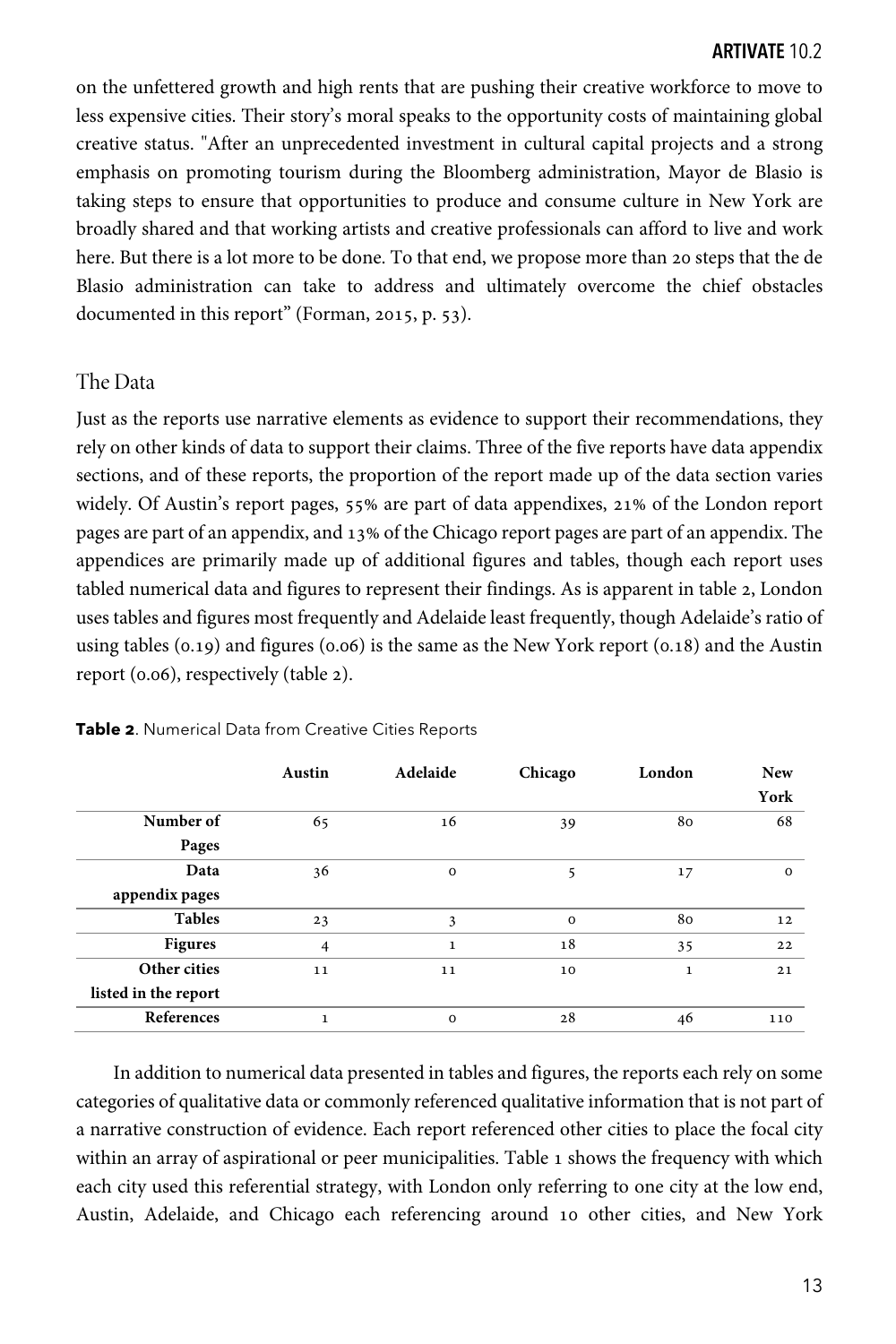referencing the most at 21 cities. Reports used municipal references in different ways. For example, while London's reference to San Francisco was only in passing, Adelaide structured much of their report as a comparison of the city to their identified city peers: Helsinki, Bilbao, and Ghent. Their engagement with these three cities served to place the ways in which their creative economy is doing well and the areas where they require significant growth. Their comparisons are divided into sections (e.g., openness, tolerance, accessibility, and participation; talent development and learning landscape; strategic agility and vision) and compare Adelaide to the other three cities with quantitative measures meant to score each city and qualitative descriptions of each city's strengths and weaknesses compared to Adelaide. As an example, the report claims that Adelaide scores a 49% on strategic leadership, agility, and vision, which is lower when compared to Bilbao  $(77%)$ , Ghent (60%), and Helsinki (65.39%). Each comparison score also includes a short explanation of why the cities score the way they do, and Adelaide's score is elaborated upon in five paragraphs.

Three of the five reports also rely on heavy use of citations from other creative city reports, policy literature, and academic literature to support their claims and recommendations. Adelaide does not cite any other literature, and Austin only cites one other source, but each of the other reports relies on referencing others in the field to make their claims. Perhaps unsurprisingly, two of the reports cite Richard Florida, and every report mentions another creative city report (though Adelaide mentions another report, they do not cite it in footnotes, endnotes, or a references section). Two reports also rely on interview data, though their use is in no way comparable. While the Austin report is partially constructed based on stakeholder interviews, they only use one direct quote from a participant in their report. New York quotes nearly 50 individuals in their report (mostly executive-level arts organization managers) to help build their narrative and support their claims.

## The Author and the Reception

Though not presented as evidence within the framework of the story or the data, we also coded information about each report's author and the reception of the report in terms of citations on Google Scholar, elaborated in table 3. In addition to the evidence that matters for telling the narrative and supporting the arguments of creative city reports, the storyteller matters as well. All reports, except for Austin, list the individual author(s) who conducted the research and wrote the reports, but the "storyteller" we identify as most relevant within the NPF is the organizational storyteller and their relationship to the story and the city. Whether the storyteller is a municipal insider, a hired problem solver from the outside, or a non-governmental entity, it has an important impact on how the story is told and what kind of evidence is mobilized in support of their report's claims. Reception of the reports is measured roughly using Google Scholar citations. We use this measure because it is an external measure that is easily accessible. This is not a perfect tool and is arguably inappropriate for understanding the reception of the reports in their municipal contexts, as the primary audience for creative economy reports are not scholars. However, we include this measure as an initial indication of potentially meaningful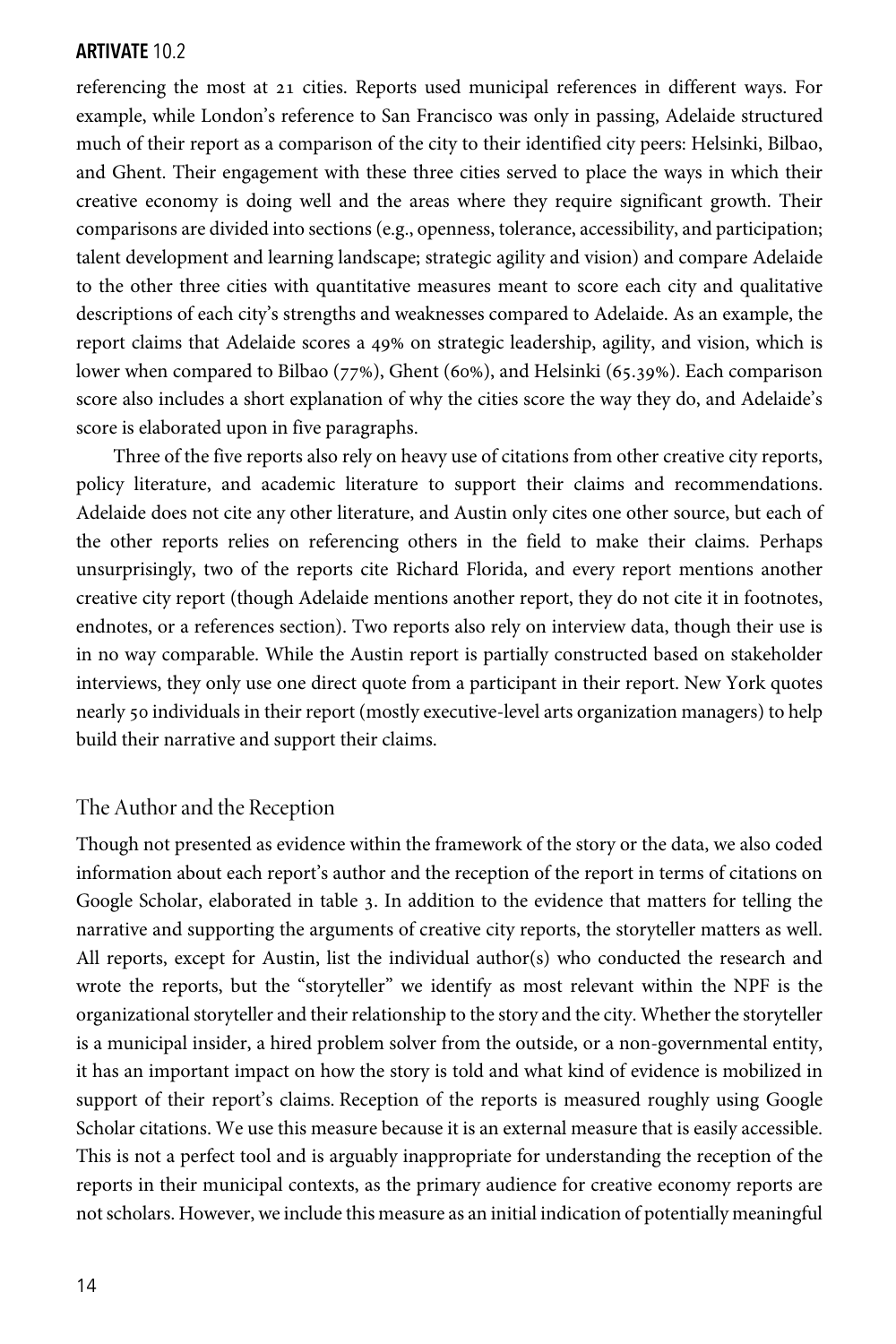ways of assessing data about reception of policy documents.

|                  | Austin     | Adelaide       | Chicago             | London           | New York   |
|------------------|------------|----------------|---------------------|------------------|------------|
| Organization     | TXP, Inc.  | <b>COMEDIA</b> | The Cultural Policy | GLA Economics    | Center for |
| Responsible for  |            |                | Center at the       | (Greater London) | an Urban   |
| Report           |            |                | University of       | Authority)       | Future     |
|                  |            |                | Chicago             |                  |            |
| Type of          | Consulting | Consulting     | Academic            | Municipal        | Think      |
| organization     |            |                |                     |                  | Tank       |
| Google Scholar   | 3          | $\mathbf{1}$   | 3                   | 3                | 10         |
| <b>Citations</b> |            |                |                     |                  |            |

**Table 3**. Creative Economy Report Organizational Authors and Citations on Google Scholar

## **Discussion**

There are numerous reasons cities prepare creative economy reports: to gather the data, measure the creative sector, create a picture of the labor force, or understand artistic creativity through an analytical framework. Exogenous and endogenous shocks often are the sparks that motivate the creation of analytical reports and studies. Financial challenges, changes in neighborhood composition, and the exodus of creatives from a city due to escalating urban cost of living, rising density, and a dearth of affordable creative spaces are all factors leading to the call for analysis. Some cities may produce these creative sector profiles to inspire the acceptance of this arena as an economic engine, encouraging policymakers to compete on the international stage as a creative force. Factors such as the fostering of innovation, the development and continuation of significant relationships and partnerships on international levels, and the question of sustaining demand for the outputs of the creative economy all are of concern and have led to the research and publication of creative city reports.

How do creative economy reports construct an image of entrepreneurship in the arts and creative industries as an engine for economic development? Centering the city as the boundary that surrounds the creative economy is a rhetorical tool that cities cultivate and deploy toward strategic entrepreneurial ends as they compete for resources on a regional, national, and international scale. This rhetorical tool is mobilized in a variety of ways, but it is most legibly codified in rhetorical narrative devices and through the use of empirical facts. In short, our findings support the idea that, in these reports, cities make the case that entrepreneurial action, artists, the creative economy, and economic development are linked through strategic deployment of "the story" and "the data."

This article mobilizes the Narrative Policy Framework (NPF) to examine how creative city reports use rhetorical devices and empirical data to establish a link between entrepreneurship, artists, creative economies, and municipal economic development. We find that narrative rhetorical devices structure a clear path for analyzing the structure of cities' arguments for their potential to attract and maintain an entrepreneurial creative sector, the evidence supporting their arguments, and the policy recommendations or outcomes and implications to take from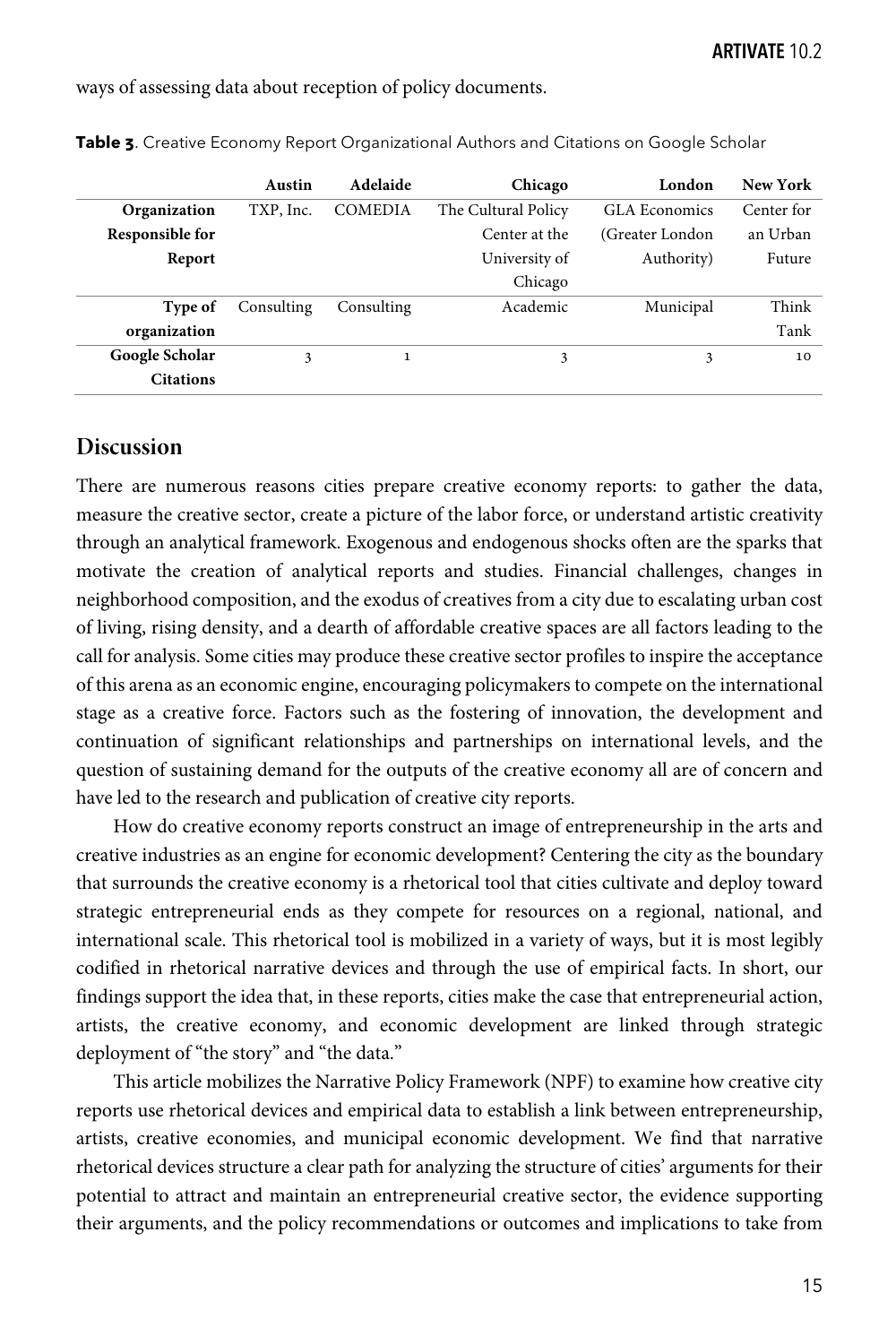the reports. Despite variation in the local contexts of the cities, each one uses a combination of narration and empirical data to make and support claims about their creative economy, the potential and promises for entrepreneurial action within the creative sector, and in supporting any policy recommendations or conclusions. Adelaide and New York weave together the story and the data quite adeptly. Adelaide's comparative percentage scores against other peer cities (and elaborated information about scoring effectively) use a novel measurement tool to frame specific recommendations for developing new opportunities as a creative city while identifying areas of strength. New York's report does not segment out the data into an appendix section separate from the report narrative, rather it combines a relatively large number of tables, figures, quotes with interviewees, and references to other creative sector publications to create a comprehensive account of the challenges and promises of the city's creative economy.

Three of five reports elaborated policy recommendations (Austin, Adelaide, New York), while the two reports whose story was the presentation of the data itself (Chicago, London) did not offer any specific policy recommendations. Relatedly, this divide in the reports also maps onto the reports' organizational authorship. While the Austin, Adelaide, and New York reports were written by consulting firms (Austin, Adelaide) and a think tank (New York), Chicago's report was written by an academic research center, and London's report was written by a division of the city's municipal government. This structure does affect the story and the degree to which their report connects entrepreneurship, artists, and the creative sector to municipal economic development. The reports that use narrative structure and conclude with policy recommendations mobilize evidence and end on clear outcomes, while the reports that rely primarily on data, and which do not make policy recommendations, leave the data to tell the story. Without directives stemming from an elaboration on the data, these reports rely on presenting a clear account of the facts as the key strategy for drawing conclusions about the creative economy in the report's municipal context.

## **Conclusion**

Our key contribution, in the case of entrepreneurship in the creative economy, provides an empirical example of how NPF can be a tool for linking data, core concepts, and narrative toward policy recommendations. Ongoing critiques of research in the creative sector cite measurement as a challenge for the field. Our study illuminates one strategy for systematically analyzing policy documents, reports, and other sector-specific literature in a way that allows for flexible coding and attention to both rhetorical evidence and empirical evidence. This study is not meant to empirically generalize all cities or all creative reports, and it is not a comparative case study, rather it is meant to serve as an inductive beginning for applying NPF to cultural policy and incorporating the literature on narrative in entrepreneurship to the municipal level, thus bringing additional connection between levels of analysis that are, at times, difficult to unite.

Though each city relies on contextually specific accounts and evidence, the analytic tools of NPF and the coding scheme allows us to compare howclaims are made and supported toward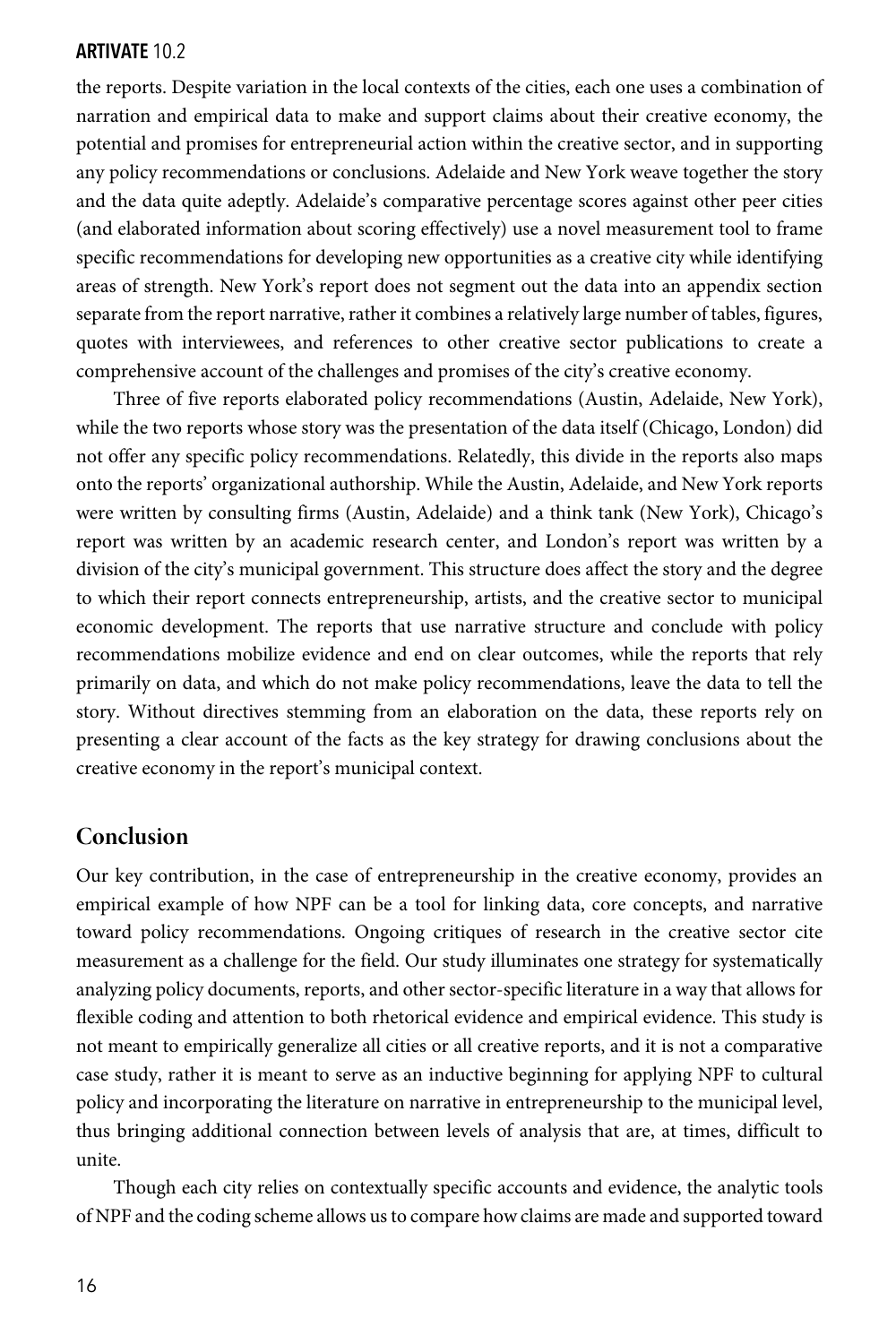policy goals. Together with initiatives (including policy learning and adaptation, the development of more manageable methods of data gathering and evaluation, and the sharing of knowledge on a global basis), this knowledge can empower policymakers, the creative industries, and the cultural community. Based upon the explicit challenges presented, the data gathered, and the policy argumentation provided, the assumption of the reports is that one can tackle the problems in an efficient, practical way. However, clear strategies based upon policy learning are essential in ensuring that the reports provide worthwhile content. Involving powerful multi-sector stakeholders in the creation and dissemination of the reports, together with the provision of actionable cultural policy solutions, will ensure that the reports are not shelved and ignored. Future research should begin considering how the context within which a report is created affects its use of evidence and its impact on policy decisions. For example, it may examine how the commissioning agency or report author impacts the framing of that narrative's heroes and villains.

Future research also may examine how cities use creative economy reports and related documents to frame the social good and so-called "dark side" of the creative economy as well as the city's associated economic development. Unless the focus on creative cities' options also includes the public-good side of this conversation, there is a danger that any interventions may be tied to the private sector with exogenous economic shocks as a threat to sustainability. Leveraging the popularity, power, and prestige of creative city policy options that are promulgated by policy boosters is an attractive concept, one that has a wide appeal to policy entrepreneurs, policymakers, and the public. A focus on brand building in cities may obfuscate the true nature of growing an arts and culture base within an urban environment.

It is a limitation of the current study that we were unable to develop a coding framework for these concepts, and future efforts should work toward establishing theoretically motivated empirical codes that would measure these concepts. It is important to find reliable ways to operationalize and code these types of important textual evidence toward scholarly analysis and practitioner utility. The Narrative Policy Framework can be employed in conjunction with other theories popular in cultural policy creation—such as Multiple Streams, Rational Choice, or Network Theory—as a way to enhance the understanding of the efficacy of policy interventions. Fieldwork using epistemic communities of stakeholders, including members of the creative class as well as the numerous demand-side users of cultural outputs, could lead to a richer cache of data (Jones & Radaelli, 2015).

Numerous cities worldwide have utilized creative class strategies to revitalize their urban cores (McCann, 2007). Public good, social benefit, and the creative economy all are areas that can be integrated into the economic development lexicon in order to address the plethora of challenges that exist in cities today. Regeneration must include attention to so-called "wicked problems", issues that are extremely difficult to resolve due to incompatible goals, factors in flux, or lack of information (Rittel & Webber, 1973). Addressing key concerns such as housing affordability, workforce development, service provision, and livability can increase the possibility of sustainability in the creative cities' movement.

For many, the arts are a matter of enlightenment or entertainment. That leads to the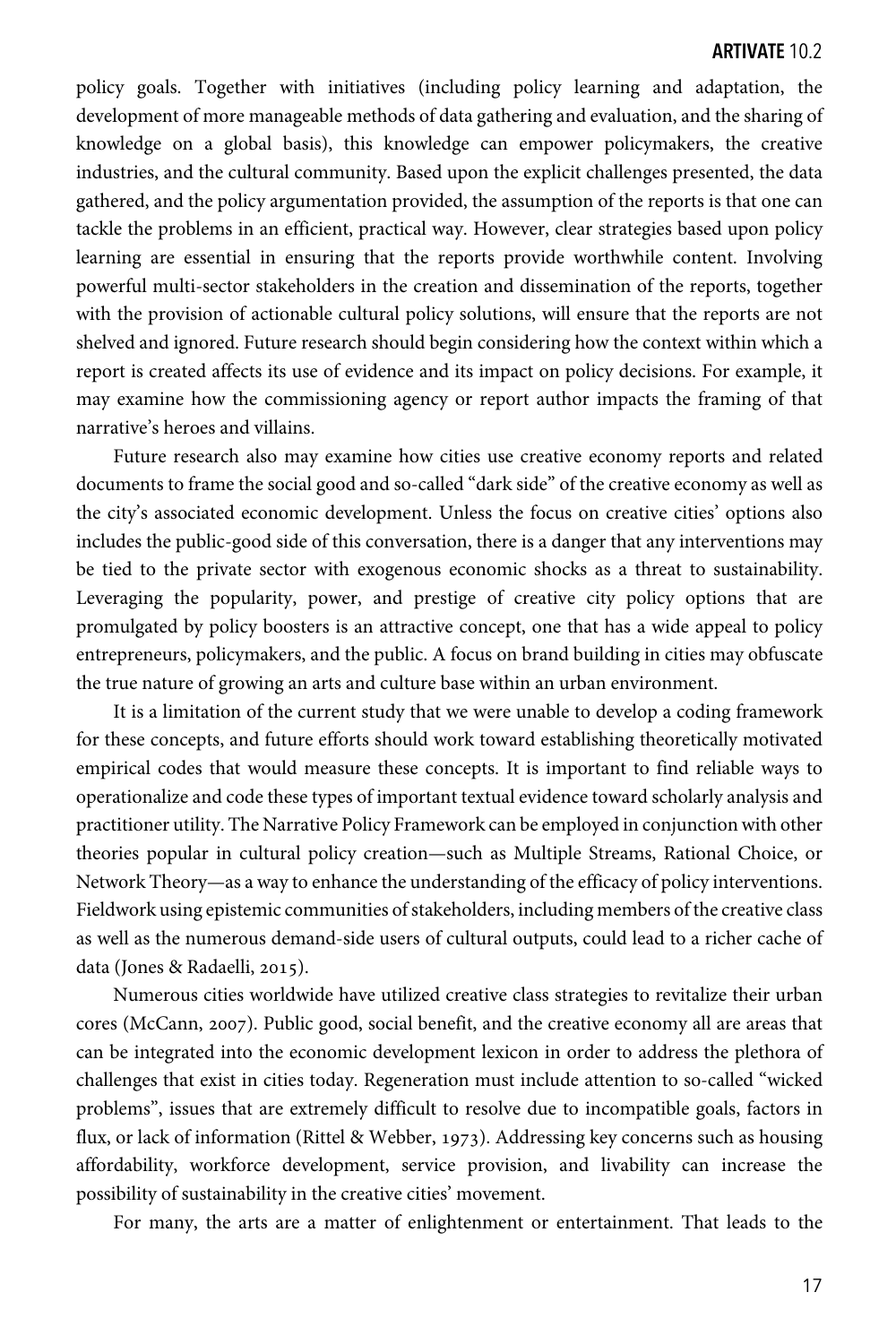perception that arts and culture are marginal in terms of economic contribution and should therefore be confined to the realms of public intervention. This may explain to a large extent the lack of analytic tools available to measure the contribution of the cultural sector to the economy. Scholars need to investigate the policy subsystem within the creative economy—as well as that of the creatives themselves—in addition to urban actors concerned with creative economy interventions. Policymakers are motivated to form creative city coalitions, but the narrative could be a temporary one as other issues, such as the sustainability discussion, the idea of being a tech hub, an economic downturn, or the healthcare debate, all compete for their attention. The NPF and similar policy-analytic approaches can begin to do the work of examining how cities and other policymaking bodies use written documents to make claims and provide evidence in pursuit of new initiatives.

Policy development reflects a society, and at the same time it works to set the agenda for change. Understanding the setting, actors, plot, and preferred policy outcome of creative economy initiatives can provide a valuable roadmap for substantive change. Through the gathering and dissemination of relevant and meaningful data, combined with a compelling and clear cultural policy narrative, the creative sector and its advocates could succeed in raising the profile and showcasing the importance of the creative economy in the minds of the public and of leaders worldwide. The alignment of data, narrative, and policy strategies can offer an effective tool with which to leverage the power of the creative sector and continue to realize both its economic strength and its promise of public good.

#### *References*

- Americans for the Arts. (2017). *The creative industries in the United States report*. Washington, DC: Americans for the Arts.
- Arezzo, M. F., Bellini, F., & Navarra, M. (2009). *The firm's characteristics in the cultural and creative Industries (CCIs) related economic sectors.* Utrecht/Brussels: Eurokleis.
- Beamish, J. O., Goss, R. C., & Emmel, J. M. (2001). Lifestyle influences on housing preferences. *Housing and Society* 28(1–2), 1–28.
- Bridgstock, R., & Cunningham, S. (2015). Creative labour and graduate outcomes: Implications for higher education and cultural policy. *International Journal of Cultural Policy* 22(1), 10–26.
- Caust, J. (2003) Putting the "art" back into arts policy making: How arts policy has been "captured" by the economists and the marketers. *International Journal of Cultural Policy* 9(9), 51–63.
- Choi, H., & Burnes, B. (2013). The internet and value cocreation: The case of the popular music industry. *Prometheus* 31, 35–53.
- Comunian, R., Faggian, A., & Jewell, S. (2014). Embedding arts and humanities in the creative economy: The role of graduates in the UK. *Environment and Planning C: Government and Policy* 32(3), 426–450.
- Daniel, R., Katja, F., & Welters, R. (2016). Creativity in the 'torrid' zone: Policy, creative industries and the vision for Northern Australia. *International Journal of Cultural Policy*.
- https://doi.org/10.1080/10286632.2016.1221949 dos Santos Duisenberg, E. (2010). *Creative economy report 2010*. United Nations Centre for Trade and Development.
- Duxbury, N., Hosgrahar J., & Pascual, J. (2016). *Agenda 21 for culture: Why must culture be at the heart of sustainable urban development?* Barcelona: United Cities and Local Governments.
- Evans, G. (2003). Hard-branding the cultural city—from Prado to Prada. *International Journal of Urban and Regional Research* 27(2), 417–440.
- Florida, R. (2002a). Bohemia and economic geography. *Journal of Economic Geography* 2(1), 55–71.
- Florida, R. (2002b). *The rise of the creative class*. Basic Books.
- Forman, A. (2015). *Creative New York report*. Center for an Urban Future.
- Goldberg-Miller, S. B. D. (2017). *Planning for a city of culture: Creative urbanism in Toronto and New York*. Routledge.
- Goldberg-Miller, S. B. D. (2018). Keeping creativity downtown: Policy learning from San Francisco,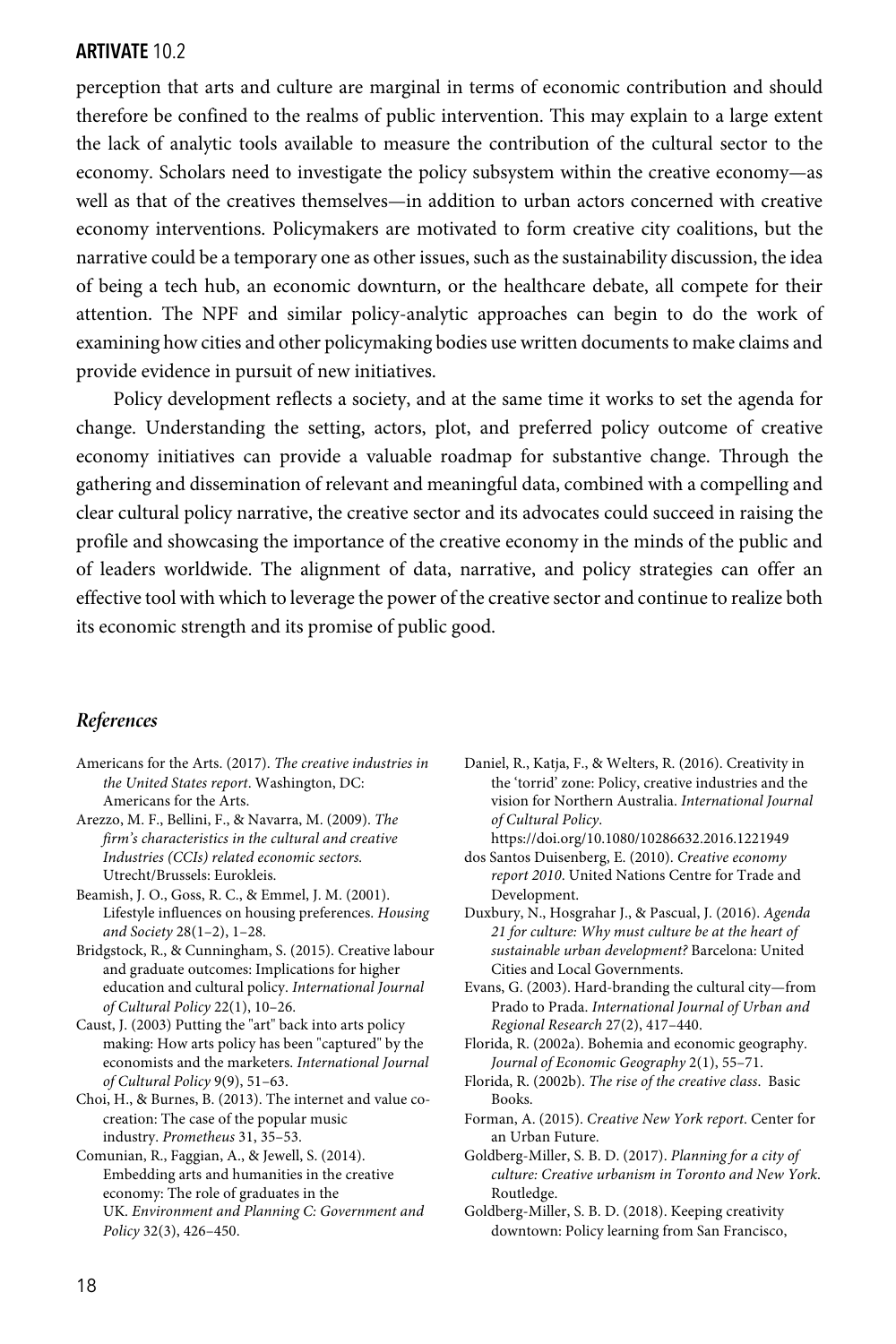Seattle, and Vancouver for municipal cultural planning in Toronto*. Journal of Arts Management, Law, and Society* 48(3), 170–190.

Goldberg-Miller, S. B. D. & Heimlich, J. E. (2016). Creatives' expectations: The role of supercreatives in cultural district development. *Cities* 62, 120–130.

Goldberg-Miller, S. B. D., Nasar, J., & Meyer, J., (2020). The assessed value of cultural destinations in Toronto. *Journal of Urbanism: International Research on Placemaking and Urban Sustainability*. 13(3), 357–383.

https://doi.org/10.1080/17549175.2020.1726795 Goodsell, T. L. (2013). Familifícation: Family,

neighborhood change, and housing policy. *Housing Studies* 28(6), 845–868.

Greenwald, R. (2012, September 17) The lifecycle of a 'cool' neighborhood. *CityLab*. https://www.citylab.com/design/2012/09/lifecyclecool-neighborhood/3280.

Grodach, C. (2011). Art spaces in community and economic development: Connections to neighborhoods, artists, and the cultural economy. *Journal of Planning Education and Research* 31(1), 74–85.

Harris, C., Collins M., & Cheek D. (2013). *America's creative economy, a study of recent conceptions, definitions, and approaches to measurement across the USA*. National Creativity Network.

Hudson, R. (2008). Conceptualizing economies and their geographies: Spaces, flows and circuits. In R. Martin (Ed.), *Economy: Critical Essays in Human Geography* (pp. 447–471). Routledge.

Jackson, M. R., Kabwasa-Green, F., & Herranz, J. (2006). *Cultural vitality in communities: Interpretation and indicators*. The Urban Institute.

Jones, C. (2002). *New perspectives on the welfare state in Europe*. Routledge.

Jones, M. D., & McBeth, M. K. (2010). A narrative policy framework: Clear enough to be wrong? *Policy Studies Journal* 38(2), 329–353.

Jones, M. D., & Radaelli, C. M. (2015). The narrative policy framework: Child or monster? *Critical Policy Studies* 9(3), 339–355.

https://doi.org/10.1080/19460171.2015.1053959

KEA. (2006). *The economy of culture in Europe report*. KEA European Affairs.

Kingdon, J. W. (2011). *Agendas, alternatives, and public policies*. HarperCollins.

Kirchberg, V., & Kagan, S. (2013). The roles of artists in the emergence of creative sustainable cities: Theoretical clues and empirical illustrations. *City, Culture and Society* 4, 137–152.

Landry, C., Caust, M., & Brecknock R. (2014). *Creative city index Adelaide report*. Adelaide City Council.

Lee, N. (2014). The creative industries and urban economic growth in the UK. *Environment and Planning A* 46(2), 455–470.

Lee, J., Lee, C., & Choi, Y. (2011). Examining the role of emotional and functional values in festival evaluation. *Journal of Travel Research* 50(6), 685–

696.

Markusen, A. (2006). Urban development and the politics of a creative class: Evidence from a study of artists. *Environment and Planning* 38(10), 1921– 1940.

Markusen, A., & Schrock, G. (2006). The artistic dividend: Urban artistic specialisation and economic development implications. *Urban Studies* 43(10), 1661–1686.

Markusen, A., & Gadwa, A. (2010). Arts and culture in urban or regional planning: A review and research agenda. *Journal of Planning Education and Research* 29(3), 379–91.

McCann, E. J. (2007). Inequality and politics in the creative city-region: Questions of livability and state strategy. *International Journal of Urban and Regional Research* 31(1), 188–196.

McCann, E. J. (2013). Policy boosterism, policy mobilities, and the extrospective city. *Urban Geography* 34(1), 5–29.

Mitra, S. (2014). Anchoring transnational flows: Hypermodern spaces in the global south. In F. Miraftab & N. Kudva (Eds.), *Cities of the global south reader* (pp. 106–114). Routledge.

Mould, O., Vorley, T., & Liu, K. (2014). Invisible creativity? Highlighting the hidden impact of freelancing in London's creative industries. *European Planning Studies* 22(12), 2436– 2455.

Mulcahy, K. (2006). Cultural policy: Definitions and theoretical approaches. *Journal of Arts Management Law and Society* 35, 319–330.

Nicodemus, A. G., (2013). Fuzzy vibrancy: Creative placemaking as ascendant U.S. cultural policy. *Cultural Trends* 22(3–4), 213–222. https://doi.org/10.1080/09548963.2013.817653

Novak-Leonard, J. (2014). *Measuring Chicago's (artistically) creative economy*. Cultural Policy Centre at The University of Chicago.

Novak-Leonard, J., & Skaggs, R. (2017). Public perceptions of artists in communities: A sign of changing times? *Artivate: A Journal of Entrepreneurship in the Arts* 6(2), 5–22.

Oxford Economics. (2014). *The economic impact of the creative industries in the Americas*. Oxford Economics.

Pappalpore, I., Maitland, R., & Smith, A. (2014). Prosuming creative urban areas: Evidence from East London. *Annals of Tourism Research* 44, 227–240.

Peck, J. (2011). Creative moments: Working culture, through municipal socialism and neoliberal urbanism. In McCann, E., & Ward, K. (Eds.), *Mobile Urbanism: Cities and Policymaking in the Global Age* (pp. 41–70). University of Minnesota.

Peck, J. (2012). Recreative city: Amsterdam, vehicular ideas and the adaptive spaces of creativity policy. *International Journal of Urban and Regional Research* 36(3), 462–485.

Polo, J. F. (2015). The Istanbul modern art museum: An urban regeneration project? *European Planning*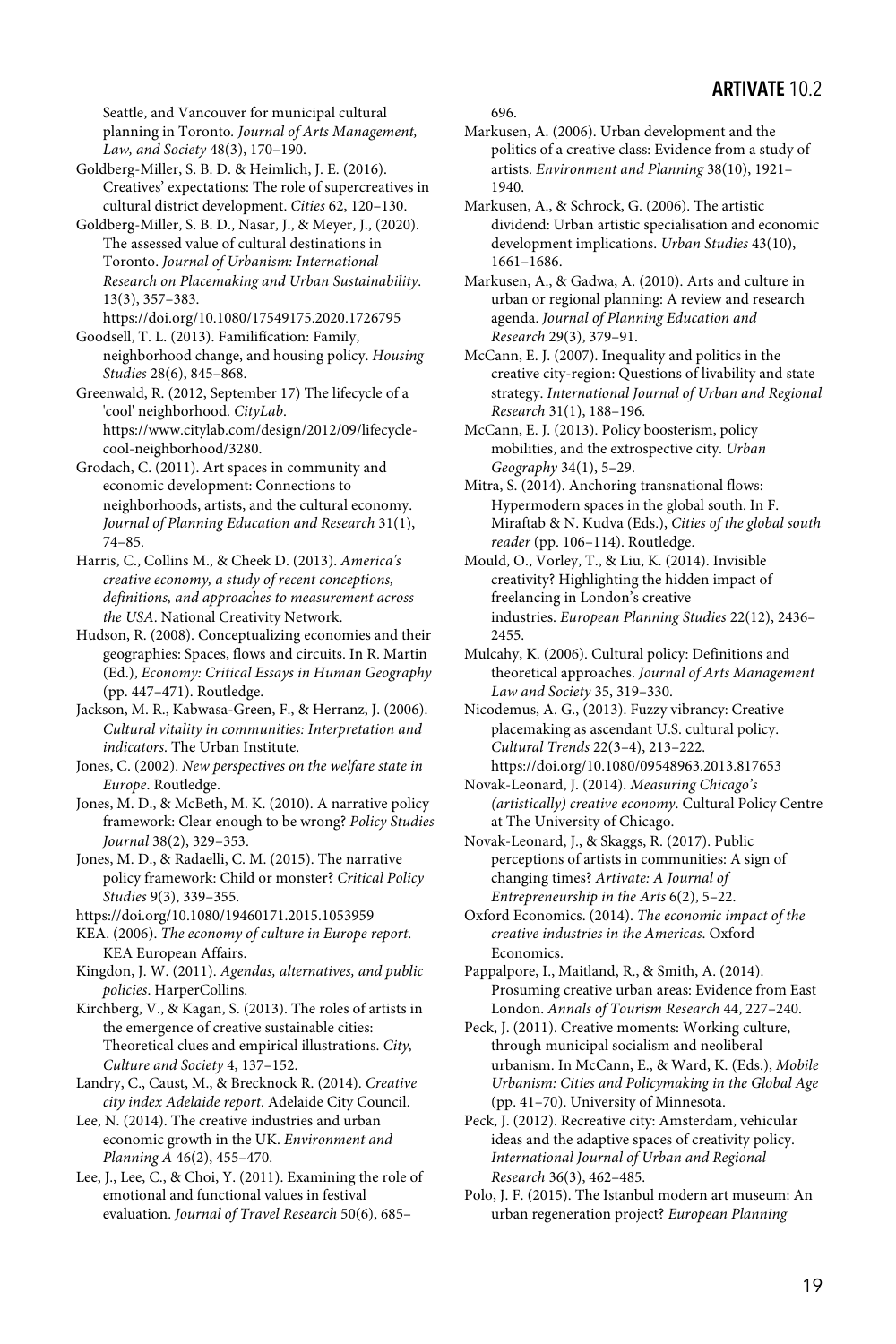*Studies* 23, 1511–1528.

Pratt, A. C. (2008). Creative cities: the cultural industries and the creative class. *Geografiska annaler: Series B-Human geography* 90(2), 107–117.

Pratt, A. C. (2010). Creative cities: Tensions within and between social, cultural and economic development. *City, Culture and Society* 1(1), 13–20.

Ratiu, D. E. (2013). Creative cities and/or sustainable cities: Discourses and practices. *City, Culture and Society* 4, 125–135.

Richards, G., & Raymond, C. (2000). Creative tourism. *ATLAS News* 23, 16–20.

Rittel, H., & Webber, M. (1973). *Dilemmas in a general theory of planning*. Elsevier Scientific Publishing Company, Inc.

Roberts, D., & Woods, C. (2012). Changing the world on a shoestring: The concept of social entrepreneurship. In C.K. Volkmann, K. O. Tokarski, & K. Ernst (Eds.), *Social Entrepreneurship and Social Business*  (pp. 45–51). Springer-Gabler.

Sabatier, P., & Jenkins-Smith, H. C. (1999). The advocacy framework coalition: An assessment. In P. A. Sabatier (Ed.), *Theories of the Policy Process* (pp. 117–16). Westview Press.

Scott, A. J. & Storper, M. (2015). The nature of cities: The scope and limits of urban theory. *International Journal of Urban and Regional Research* 39(1), 1–15.

Shanahan, E. A., Jones, M. D., & McBeth, M. K. (2011). Policy narratives and policy processes. *Policy Studies Journal* 39(3), 535–561.

Shanahan, E. A., Jones, M. D., & McBeth, M. K. (2018). How to conduct a narrative policy framework study. *The Social Science Journal* 55(3), 332–345.

Sirkin, H. L., Keenan, P., & Jackson, A. (2005). The hard side of change management. *Harvard Business* 

*Review* (October), 1–19.

Soini, K., & Birkeland, I. (2014). Exploring the scientific discourse on cultural sustainability. *Geoforum* 51, 213–223.

Throsby, D. (2001). *Economics and culture*. Cambridge University Press.

Togni, L. (2015). *The creative industries in London.* Greater London Authority.

TXP. (2012). *The Economic impact of the creative sector in Austin—2012 Update.* TXP Inc.

United Nations. (2014). *World urbanization prospects: The 2014 Revision*. United Nations, Department of Economic and Social Affairs, Population Division.

WIPO. (2014). *The global innovation index 2014: The human factor in innovation*. WIPO.

Wood, S., & Dovey, K. (2014). Creative multiplicities: Urban morphologies of creative clustering. *Journal of Urban Design* 20(1), 52–74.

Wyszomirski, M. J. (2004). *Defining and developing creative sector initiatives*. Ohio State University.

Wyszomirski, M. J., & Goldberg-Miller, S. B. D. (2015). Adapting the Promethean fire of business for arts and cultural entrepreneurship. In R. Kooyman (Ed.), *Creating Cultural Capital: Cultural Entrepreneurship in Theory, Pedagogy and Practice* (pp. 80–89). Eburon.

Yeoman, I. (2013). A futurist's thoughts on consumer trends shaping future festivals and events. *International Journal of Event and Festival Management* 4(3), 249–260.

Zimmerman, J. (2008). From brew town to cool town: Neoliberalism and the creative city development strategy in Milwaukee. *Cities* 25(4), 230–242.

Zukin, S. (2008). Consuming authenticity. *Cultural Studies* 22(5), 724–748.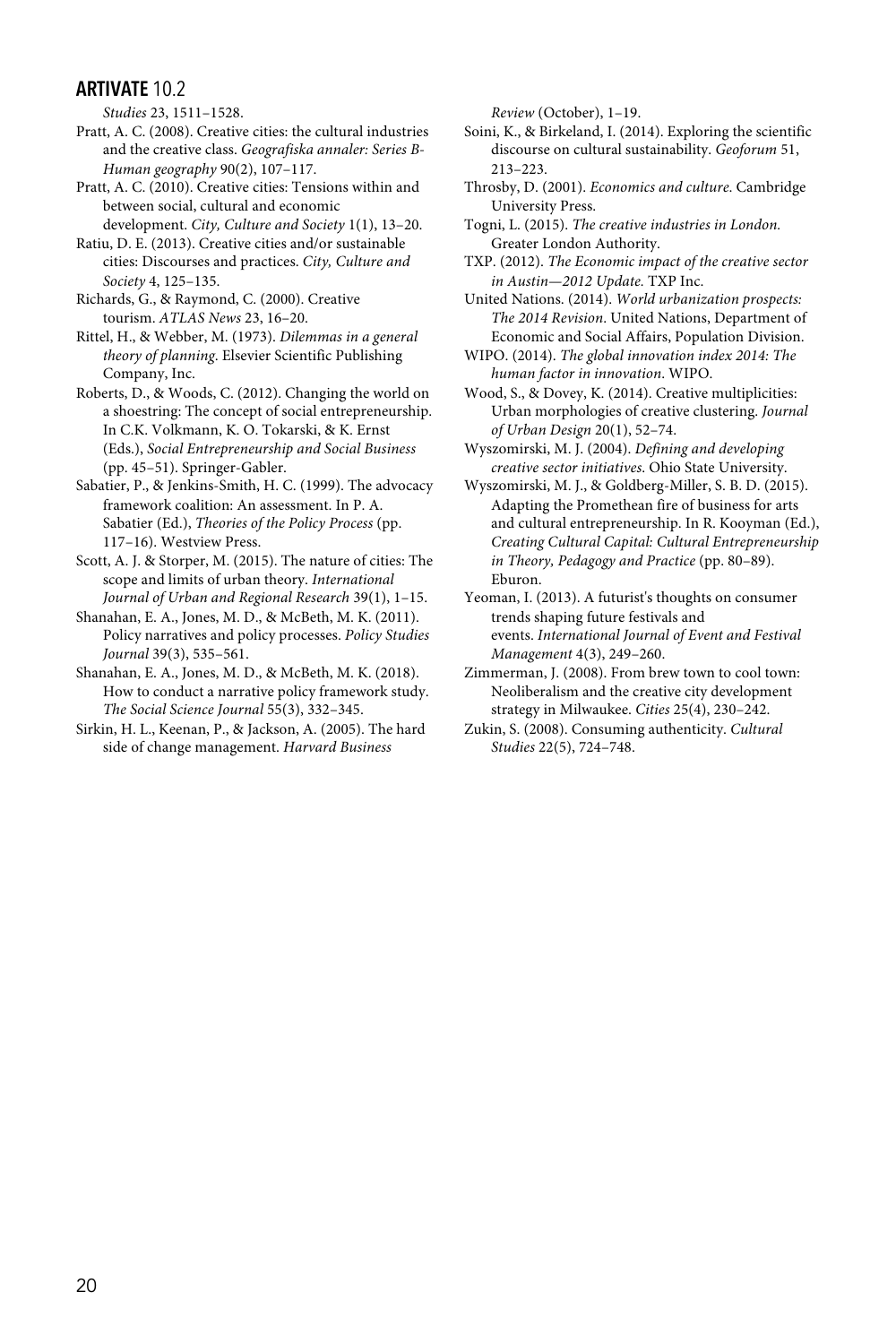## *Coding Appendix*

| <b>Coding Category</b>                                | Operationalization and Source of Code      |
|-------------------------------------------------------|--------------------------------------------|
| Report Title                                          | Text as reported                           |
| Year Published                                        | Text as reported                           |
| National Context                                      | Text as reported                           |
| Setting (text/quote)                                  | Specific quote(s) from reports             |
| Setting Page Number                                   | Page numbers where each setting quote      |
|                                                       | could be found                             |
| Characters - Hero (text/quote)                        | Specific quote(s) from reports             |
| Characters - Hero Page Number                         | Page numbers where each setting quote      |
|                                                       | could be found                             |
| Characters - Villain (text/quote)                     | Specific quote(s) from reports             |
| Characters - Villain Page Number                      | Page numbers where each setting quote      |
|                                                       | could be found                             |
| Plot - what happened (text/quote)                     | Specific quote(s) from reports             |
| Plot - what happened Page Number                      | Page numbers where each setting quote      |
|                                                       | could be found                             |
| Outcomes/Moral - result of what happened (text/quote) | Specific quote(s) from reports             |
| Outcomes/Moral - result of what happened Page         | Page numbers where each setting quote      |
| Number                                                | could be found                             |
| Number of recommendations/policy implications         | Count                                      |
| Number of Pages                                       | Count                                      |
| Number of data appendix pages                         | Count                                      |
| Number of Tables (tabled display of numerical data)   | Count                                      |
| Number of Figures (chart, graph, map, or infographic  | Count                                      |
| representing data)                                    |                                            |
| Number of Images (photograph or animation that        | Count                                      |
| conveys an idea but does not represent data)          |                                            |
| Number of Individuals Quoted                          | Count                                      |
| Titles/Occupations/Roles of individuals quoted        | List based on information given in report  |
| Number of other cities listed in the report by name   | Count                                      |
| List of other cities listed in the report by name     | Count                                      |
| Mentions Richard Florida                              | Indicator variable $(1 = yes)$             |
| Number of references                                  | Count                                      |
| Cites any other Creative Cities/Creative Economy      | Indicator variable (1=yes); taken from in- |
| Report                                                | text or bibliographic citations            |
| Author (Narrator; name)                               | Text as reported                           |
| Author Occupation (title)                             | Text as reported                           |
| Organization Responsible for Report (Narrator; name)  | Text as reported                           |